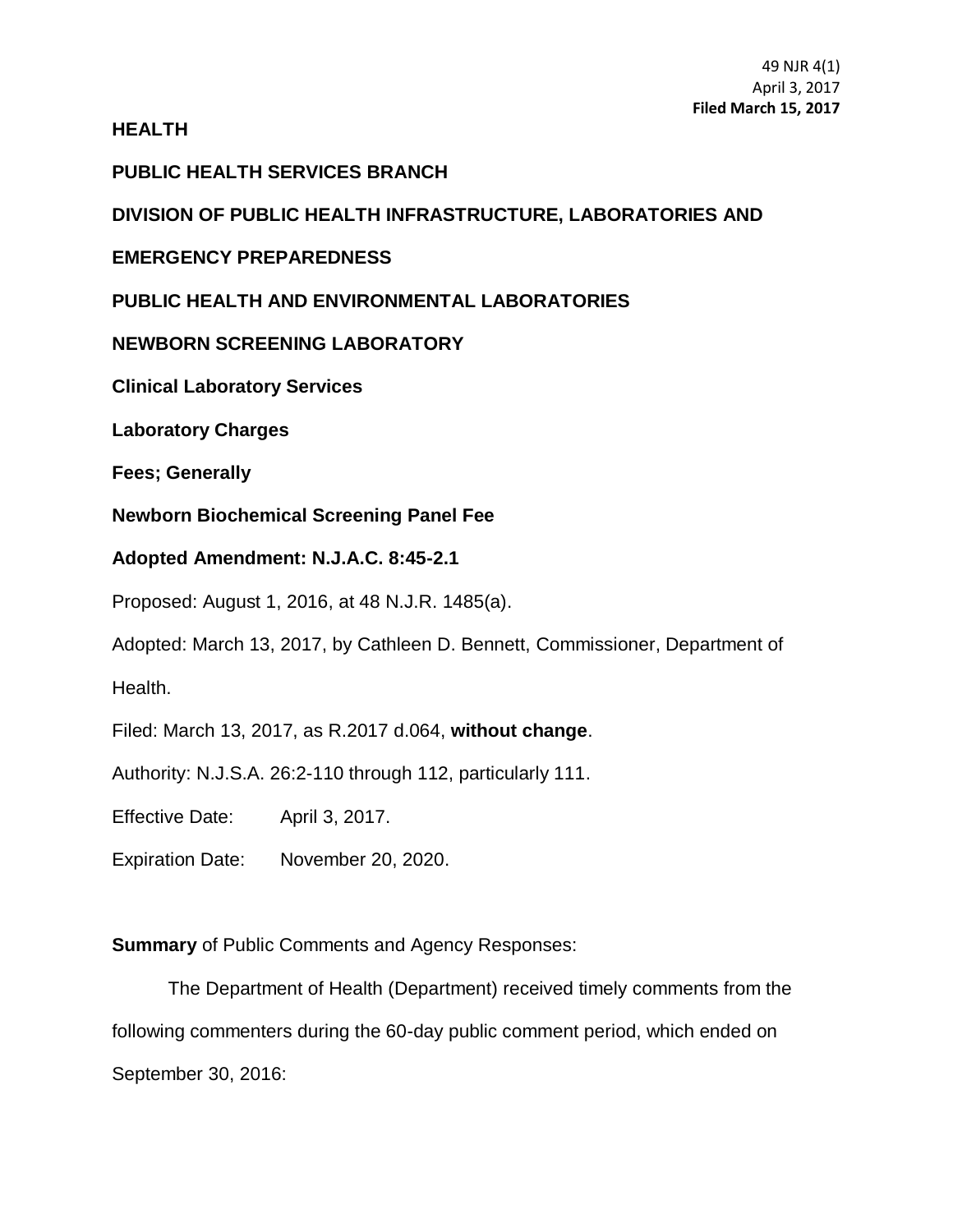- 1. Billee Wolff, RN, Doula, Childbirth Educator and Birth Advocate
- 2. Dina Aurichio, New Birth Experiences Home Birth Midwifery
- 3. Elizabeth Ryan, Esq. President & CEO, New Jersey Hospital Association
- 4. Eileen Horton, RN, MSN, MSM, NEA-BC Senior Vice President, Hospital Administration / Chief Quality Officer, Capital Health System
- 5. Laura Maimone, CentraState Medical Center
- 6. Sarah Lechner, Esq., Assistant Vice President, Policy Development and Government Affairs, RWJBarnabas
- 7. Peter A. Kaprielyan Vice President, Government and External Relations, Inspira Health Network
- 8. Robyn D'Oria MA, RNC, APN Executive Director, Central Jersey Family Health **Consortium**
- 9. Suzanne Ghee, MPA, Director, Health Policy and Programs, Virtua
- 10.Vicki Hedley, Licensed Birth Midwife
- 11.Wendy Jonesepstein, no affiliation provided
- 12.Douglas E. Shirley, Senior Executive Vice President and Chief Financial Officer, Cooper University Health Care
- 13.Kimberly O. Simensen, Senior Vice President, Systems & Network Planning, Business Development, Atlantic Health System
- 14.Robert P. Wise, FACHE, President & CEO, Hunterdon Healthcare

Quoted, summarized, and/or paraphrased below, are the comments and the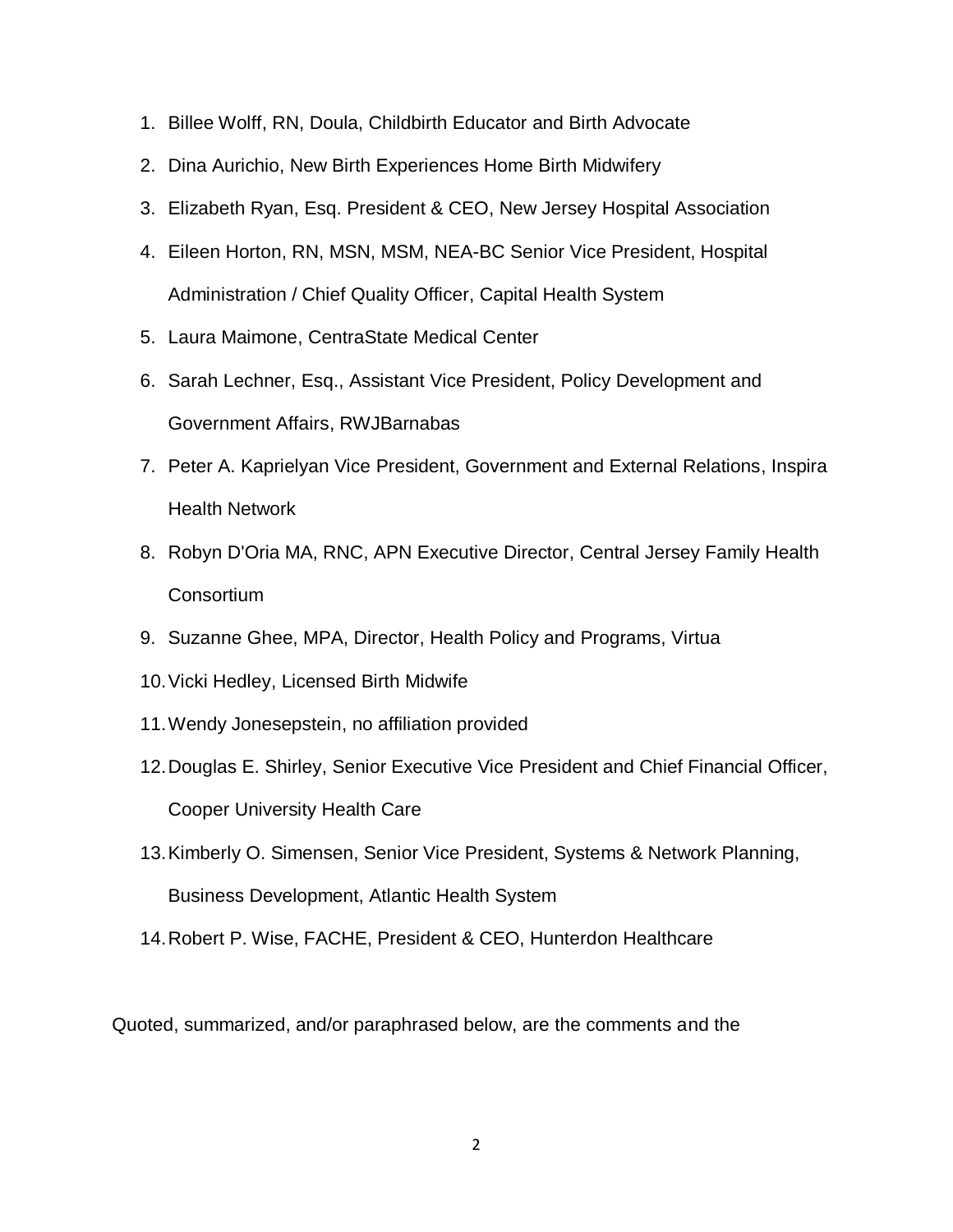Department's responses thereto. The numbers in parentheses following each comment below correspond to the commenters listed above.

#### **General Comments**

1. COMMENT: The commenter appreciates "DOH's efforts and enthusiastically supports the screening of newborns to provide early detection and treatment for certain inborn genetic and metabolic disorders and prevent their serious or life-threatening complications. It is our mission as the safety net providers in our communities to provide these vital services to the newborns we deliver each and every day." (3)

2. COMMENT: The commenter states that "[w]e applaud the Department for its work the past seven years increasing the number of screening of newborns for diseases and conditions. New Jersey continues to lead the country with 55 disorders screened for newborns." (4)

3. COMMENT: The commenter appreciates "the Department's support of the screening of newborns to provide early detection and treatment for certain inborn genetic and metabolic disorders and prevent their serious or life-threatening complications. It is a vital part of our mission to provide these important services to the newborns that we deliver every day." (7)

4. COMMENT: The commenter states that "the consortium and the hospitals applaud the Department of Health for their work over the past seven years to increase the number of diseases and conditions screened for in New Jersey. It is greatly appreciated that recommendations from the NJ Newborn Screening Advisory and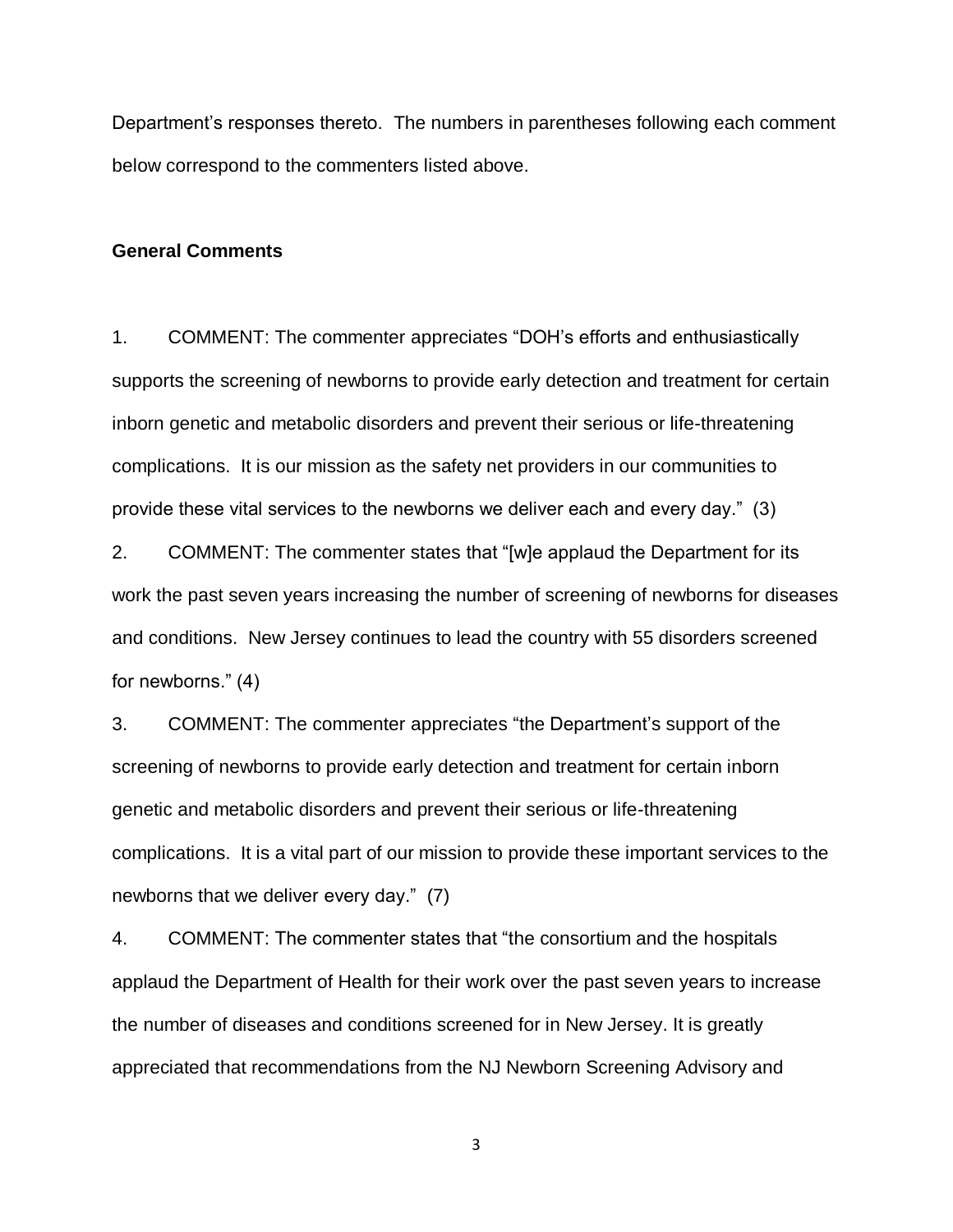Review Committee were recognized and adopted. New Jersey remains a leader in the country with 55 disorders screened for in the newborn period, which can affect the health and wellness of our most vulnerable citizens, our infants. Many of these disorders, when identified early, can lead to early treatment and prevention of the devastating consequences if left untreated including significant morbidity and in some cases mortality." (8)

5. COMMENT: The commenter provides that "'[w]e at Virtua applaud the efforts of the Department in proposing rule changes that aim to reduce infant mortality and morbidities for genetic and metabolic disorders." (9)

6. COMMENT: The commenter expresses appreciation for "DOH's efforts and enthusiastically supports the screening of newborns to provide early detection and treatment for certain inborn genetic and metabolic disorders and prevent their serious or life-threatening complication. It is our mission as a safety net provider in our community to provide these vital services to the newborns we deliver each and every day." (12)

7. COMMENT: The commenter "strongly supports the screening of newborns to provide early detection and treatment for certain inborn genetic and metabolic disorders. We are committed to providing robust screening services to the newborns we deliver each and every day." (13)

RESPONSE TO COMMENTS 1 THROUGH 7: The Department recognizes the commenters long-standing commitment to newborns in New Jersey and appreciates the commenters acknowledgement of the Newborn Screening Program's leadership nationally.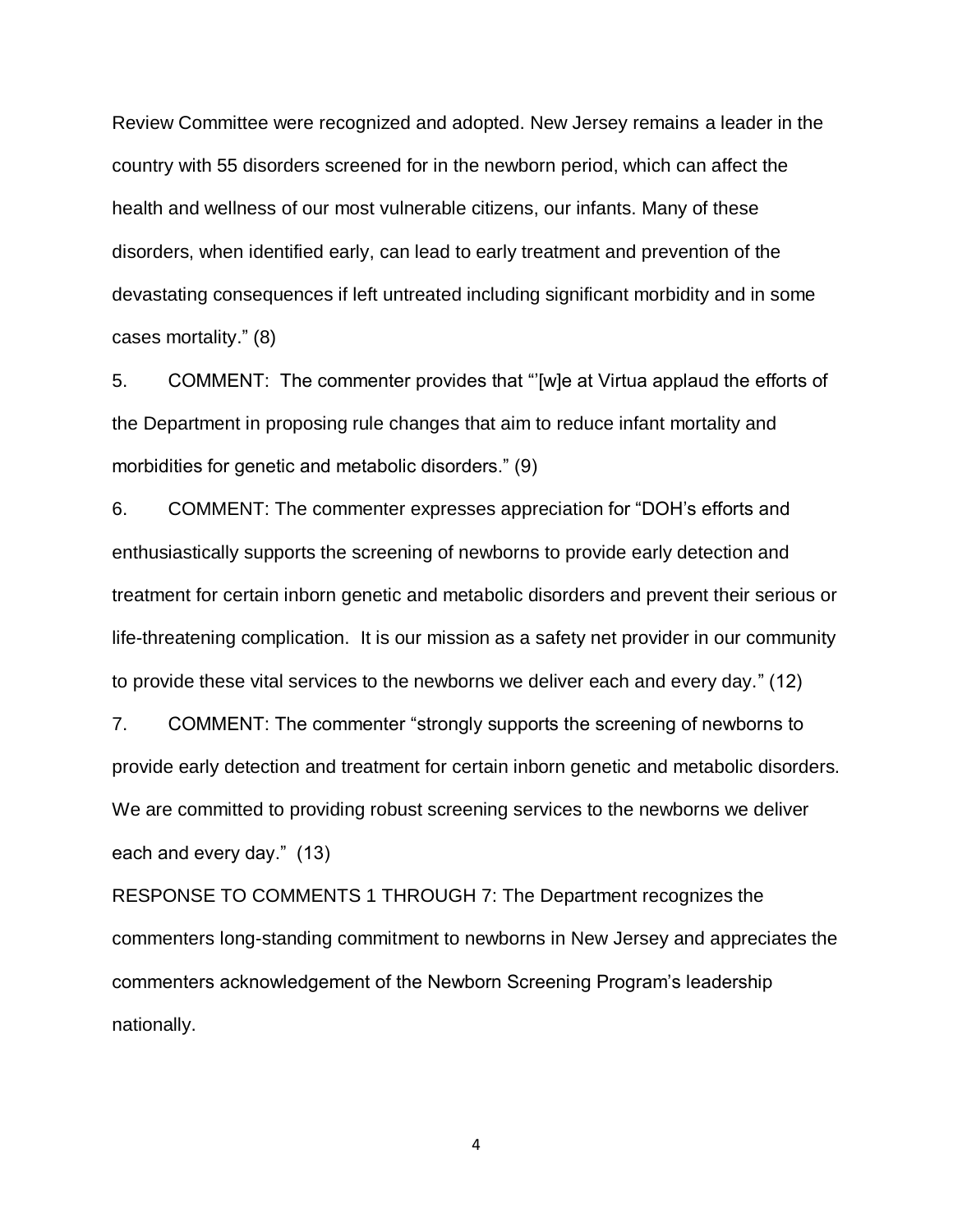### **Individual's Concerns Regarding the Fee Increase**

8. COMMENT: The commenter states that it is "unacceptable that NJ is raising the cost of the Newborn Screening cards" because it "puts an unnecessary burden on homebirth midwives and families having a homebirth." (1)

9. COMMENT: The commenter expresses concern that the "fee increase will cause me to not be able to offer this test to my clients" and that parents "will not want to prepay for these tests, as they will be cost prohibitive." (2)

10. COMMENT: The commenter states that she is a home birth midwife and has been "paying \$90 per newborn screening form since her licensure in 2008" and that the costs are absorbed into her practice "as most of our clientele cannot afford to pay for their newborn screening forms." The commenter further states that "this cost has already been a burden on my practice. To increase the cost to \$150 will create a huge burden, both on myself as a practitioner and on my clients, who will now have to absorb a cost they cannot afford. We will have to send clients to a pediatrician to do this test, and most pediatricians do not carry newborn screening forms in their offices, except for repeat forms." (10)

11. COMMENT: The commenter states that "the Price raise from \$90 to \$150 is not fair. It is extreme to nearly double the price. This excluded some babies from being tested due to the cost." (11)

RESPONSE TO COMMENTS 8 through 11: While the Department understands the commenters' concerns about the increased cost for newborn screening, the Department is unable to avoid the fee increase, as it is necessary to maintain and expand the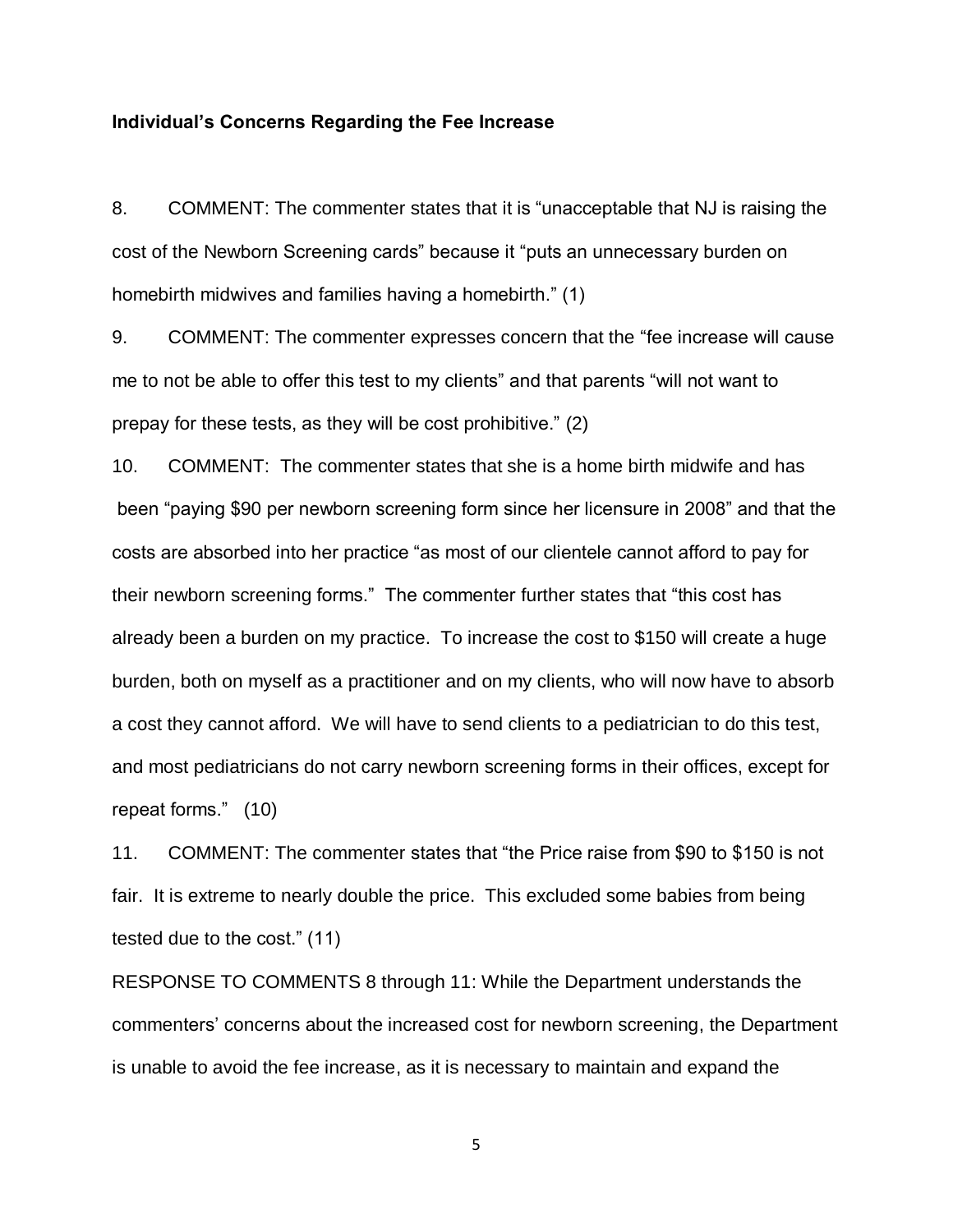State's comprehensive newborn screening system, which includes education, laboratory testing, follow-up, diagnostic testing, and treatment services. Specifically, the fee increase is essential not only for the inclusion of eight new disorders that were recently added to the screening panel pursuant to legislation, but also for the continued improvement of the existing newborn screening services and processes. To add the new disorders to the panel and improve the existing screening services and processes, the Department must acquire new laboratory equipment; renovate the laboratory room that will house the new equipment; purchase additional reagents and supplies; upgrade the Newborn Screening Program's computer system, including the provision of webbased results reporting; and expand the services provided by the Follow-Up Program by providing funding to support regional specialized treatment centers to ensure access to specialized medical care for the eight additional disorders. Thus, the Department has incurred and continues to incur increased ongoing costs to perform screening and follow-up services and to implement its quality and infrastructure improvement efforts since the last fee increase in 2008. The existing fee of \$90.00 is inadequate to cover the new costs attributable to the expansion and maintenance of the Newborn Screening Program. Therefore, a fee-for-service increase to \$150.00 is necessary to ensure that the Newborn Screening Program can continue to perform, at levels of high quality, this mandated and critically important public health service. Accordingly, the Department will make no change upon adoption in response to these comments.

Additionally, the Department reminds the commenters that the collection of newborn screening samples is mandatory, not discretionary, pursuant to N.J.S.A. 26:2- 111. In accordance with this mandate, N.J.A.C. 8:18-1.5 requires all birth attendants,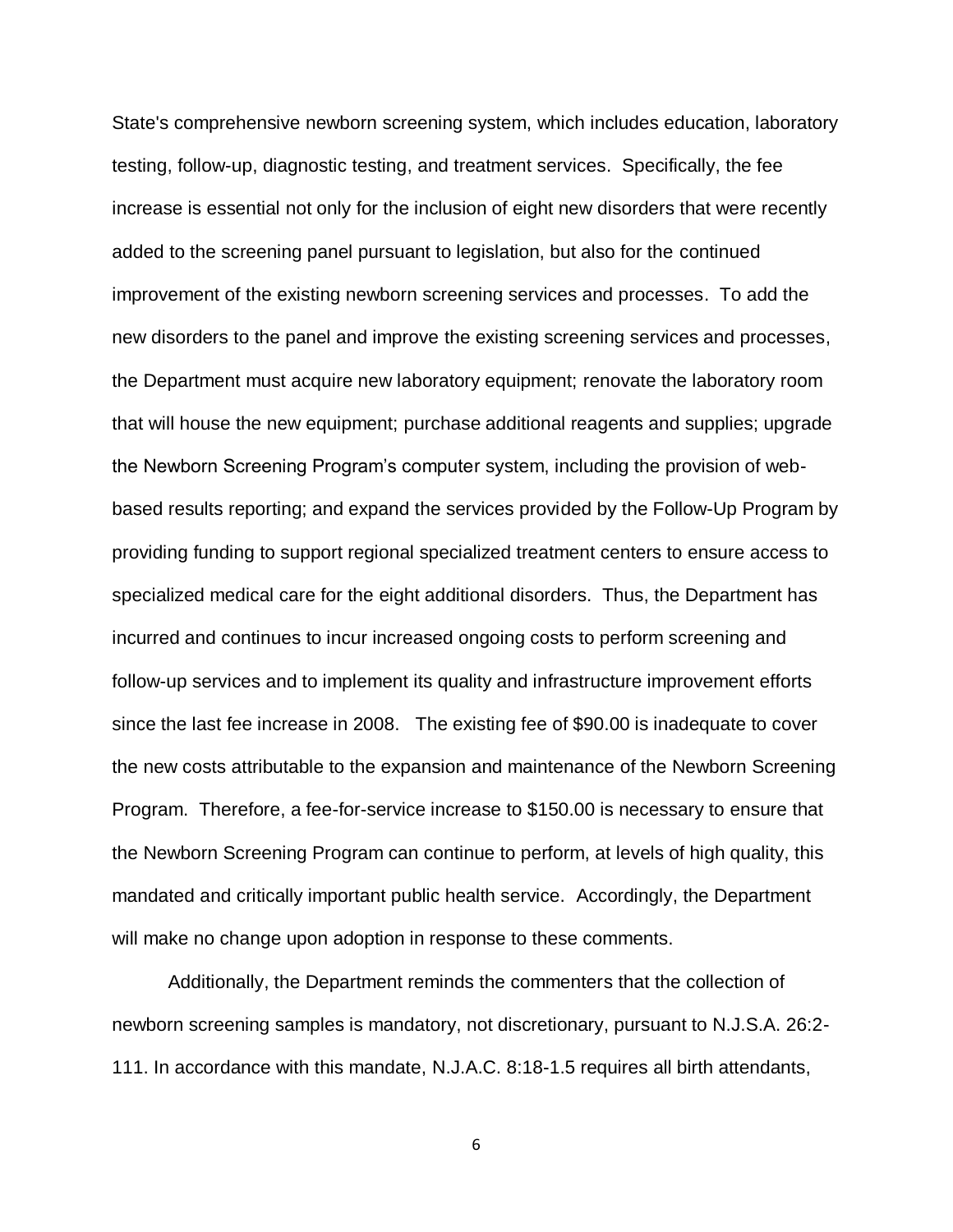including midwives, to collect a newborn screening specimen from all infants born outside of, and not admitted to, a hospital before the infant is 48 hours old and submit the specimen to the Department for testing.

#### **Cost of Newborn Screening in Other States**

12. COMMENT: The commenter states that "New York State does not charge for this mandatory test!!!" (1)

13. COMMENT: The commenter questions how "the NBS test in NY and PA are given to midwives at no cost, where we, in NJ are now wanting to raise the fee to \$150.00."  $(2).$ 

14. COMMENT: The commenter states that "the amount of fees nationwide vary greatly state by state, with some states charging hospitals \$0 for each test." (7) 15. COMMENT: The commenter states that "New Jersey's newborn screening costs are already some of the highest in the country" and "with this new proposal of an increase to \$150, New Jersey will be the highest cost in the country." (9)

16. COMMENT: The commenter states that the increased cost for newborn screening will be passed on to consumers, but "passing on a cost like this to consumers, when newborn screening in NY is cost-free to consumers and practitioners, will in all likelihood result in a reduction in compliance with screening. Folks simply cannot afford this!" (10)

17. COMMENT: The commenter states that "hospitals are rated nationally for the cost of care against neighboring states. Hunterdon Medical Center is located in a broader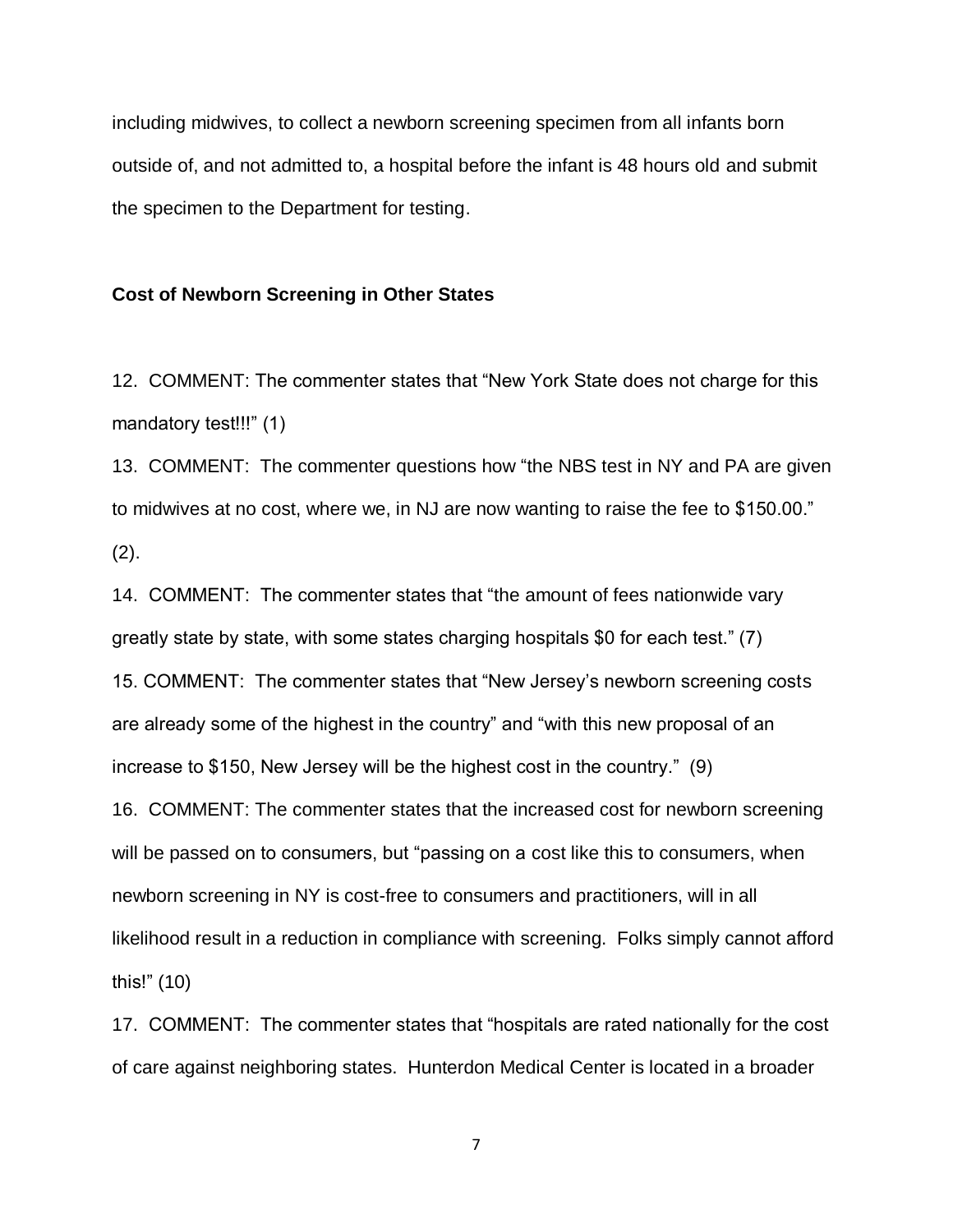county next to Pennsylvania. As such, there is an increased risk of losing patients to out of state hospitals due to impacts on service fees and delivery." (14) RESPONSE TO COMMMENTS 12 THROUGH 17: As with many government services, individual states finance their newborn screening programs in different ways. Most states collect a fee for screening, but health insurance or other programs often cover all or part of the cost. In New Jersey, the Newborn Screening Program collects a reasonable fee from healthcare providers for the screening kits, which is authorized by statute. See N.J.S.A. 26:2-111 et seq. Although New York and Pennsylvania do not charge providers for their newborn screening kits, there are states that charge the same or higher fees than New Jersey. For example, Alabama and Minnesota charge \$150.00 for newborn screening, while Alaska and Rhode Island charge \$159.50 and \$162.98, respectively. In addition, Pennsylvania only mandates screening for nine disorders with the option for parents to have their children screened for up to 50 additional disorders, which is known as supplemental screening. While Pennsylvania does not charge for a newborn to be screened for the nine mandated disorders, there is a cost associated with the supplemental screening, which may be covered by insurance. In contrast, New Jersey will have one of the most comprehensive newborn screening programs in the country with screening for 63 disorders at the conclusion of the current expansion. All 63 disorders are screened for by the Department and are covered by the newborn screening fee. In order to provide this extensive screening program to all newborns born in this State, the Department must increase its fee for this service. Indeed, most of the disorders for which the Department screens are life-threatening and necessitate timely identification, diagnosis, and intervention to prevent life-long morbidity and/or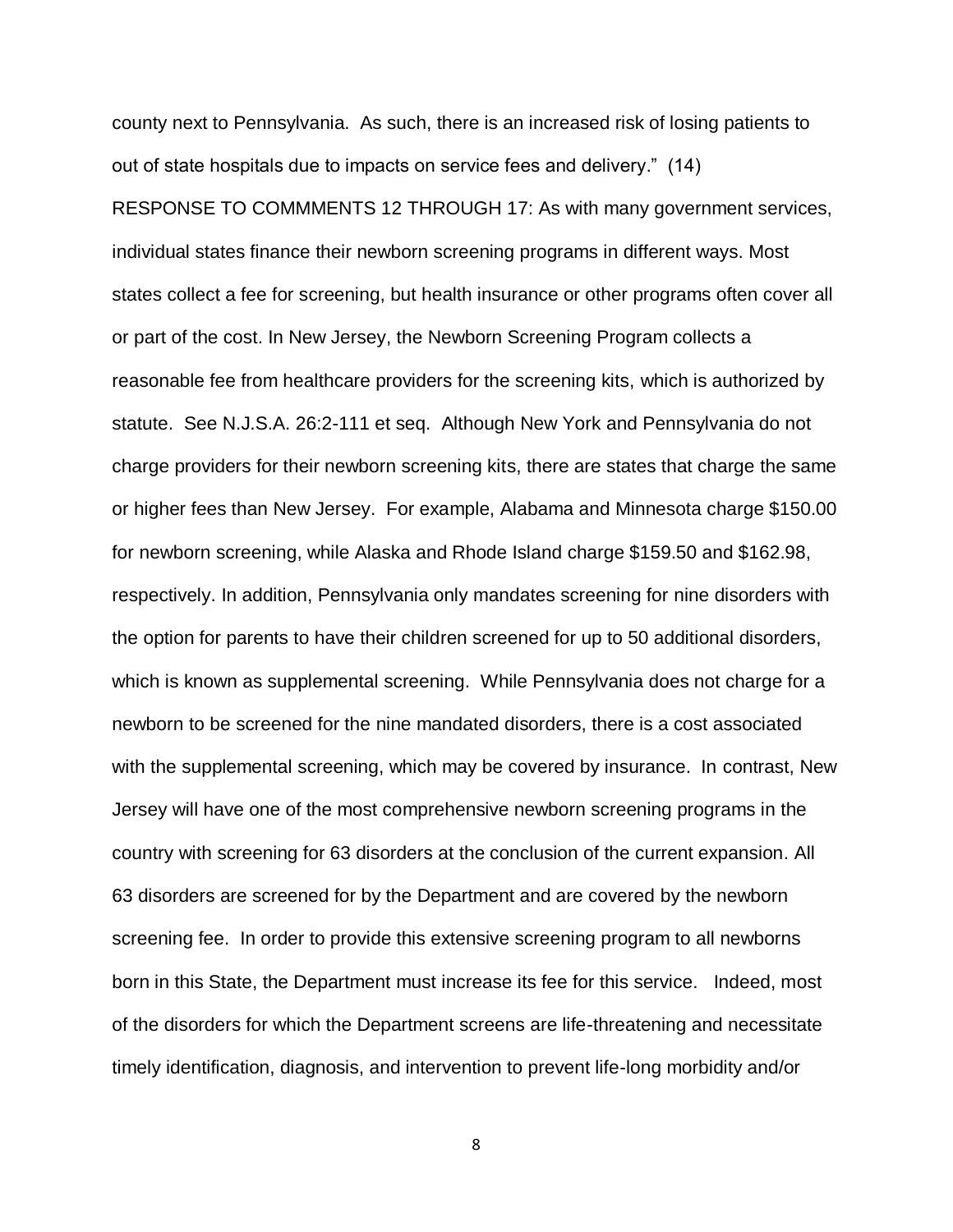premature death. The proposed fee increase will ensure that newborns inflicted with such disorders are caught early, so that the infant may receive prompt treatment services. Accordingly, the Department will make no change upon adoption in response to these comments.

#### **Transparency of Fee Increase**

18. COMMENT: The commenter states "NJHA strongly objects to the unfair financial burden that hospitals must bear to support the increase in funding for the program. Prior to 1999, the DOH assessed a fee on hospitals of \$27 for every newborn delivered in a facility to cover the costs of tests administered by the state laboratory. Since 1999, the assessment on hospitals for these tests has increased incrementally throughout the years to \$71 in 2004 and recently to \$90 in 2008. NJHA estimates that the current proposal to raise the fee to \$150 (more than a 50 percent increase) would increase the cost by an estimated \$6.5 million annually, bringing the total cost for the service to over \$16 million statewide. While DOH identifies additional costs that the state laboratory must incur due to an increase in tests and services/processes for performing these tests, the proposal provides no transparency in the justification for the amount of the increase. We respectfully request a breakdown of the cost estimates used to determine the rate of the increase in the proposal." (3)

19. COMMENT: The commenter states that the RWJ Barnabas health care system "represents approximately one quarter of the statewide births, having delivered more than 23,000 babies in 2015. The proposed \$60 increase, if promulgated, would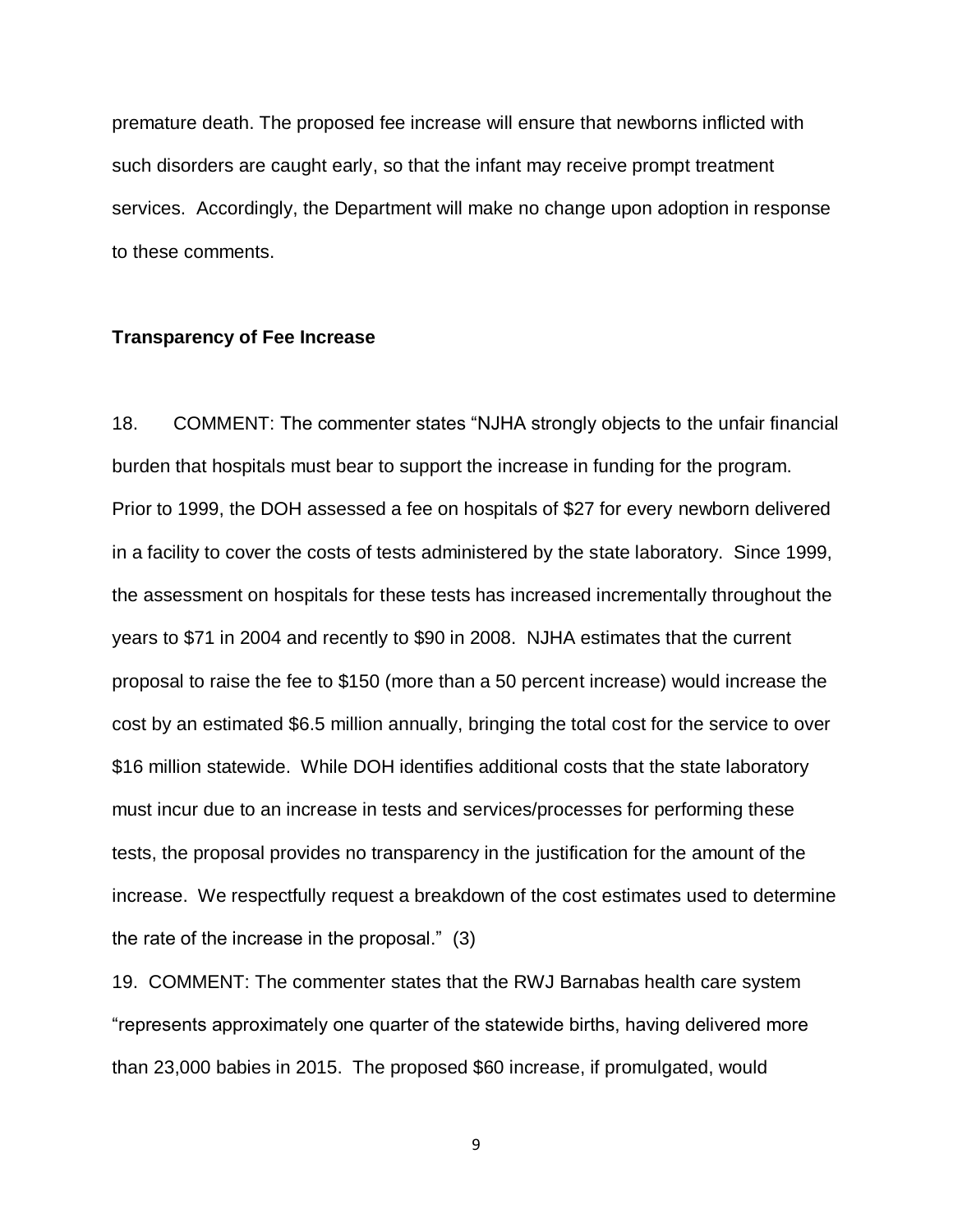increase the delivery fees paid by RWJ Barnabas Health to the State by almost \$1.4 million and would result in our system paying a nearly \$3.5 million annually in birth screening fees. Of note, two of our safety net hospitals, Monmouth Medical Center and Newark Beth Israel Medical Center, which deliver the second and third most babies within in our system, would sustain significant fee increases of approximately \$300,000 and \$181,000, respectively, as a result of this proposal. Our concerns, expressed in this comment letter, do not stem from the appropriateness or desirability of these tests, but rather the amount of the increase sought by the Department." The commenter goes on to state that "the Department noted in its proposal, this increase is the result of multiple legislative initiatives as well as the Department's adoption of national recommendations made by a national advisory council within the Health Resources and Services Administration ("HRSA"). In total, since the last fee increase in 2008, nine (9) new disorders have been added to the newborn screening panel. It is unclear, however, based on the Department's proposal, how the increase by a mere nine screens could justify a \$60 fee increase when, in 2008, the Department only sought a \$19 fee increase to support the so-called "major" expansion by 23 disorders to the screening panel." (6)

20. COMMENT: The commenter has "significant concerns regarding the unfair financial burden that our health system must bear to support the increase in funding for the program. To this extent, and based on current projections, we estimate that annual fees will increase from \$276,840 to \$461,400, representing an increase of \$184,560 (67%) for the Inspira Health Network. While the Department indicates that additional costs that the state laboratory must incur due to an increase in tests and services/processes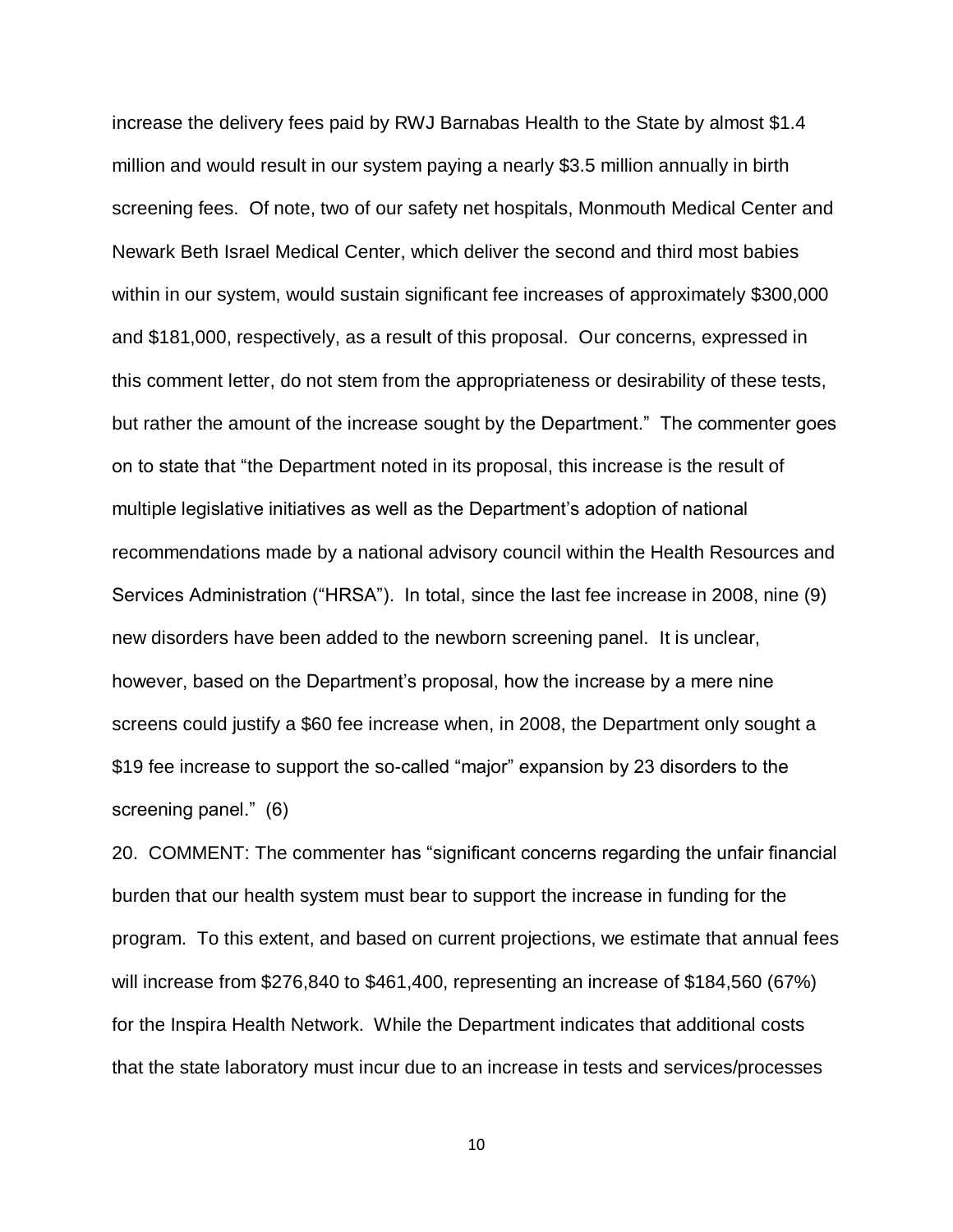for performing these tests, the proposal provides no clarity for the basis of the increased amount. It would be very helpful to understand the basis for the increase." (7) 21. COMMENT: The commenter urges the Department to "cancel the proposed rate increase for the Newborn Biochemical Screening Panel." The commenter further states that "at Virtua, we deliver nearly 8,000 babies a year and take great pride in affording our patients top decile quality at an affordable cost. As we strive to achieve the best care experience for our patients, we are on the journey to becoming "Baby-Friendly." Our health system has invested significant resources to be awarded this coveted status. Becoming a Baby-Friendly facility is a comprehensive, detailed process. It compels facilities to examine, challenge and modify long standing policies and procedures with the goal of achieving optimal infant feeding outcomes and mother/baby bonding." The commenter further states that "[w]e do not bill for this service and do not have the ability to collect a fee for this" and "respectfully request[s] a breakdown of the cost estimates used to determine the rate of the increase in the proposal." (9)

22. COMMENT: The commenter states that Cooper University Hospital "strongly objects to the unfair financial burden this amendment directly places on the Hospital community to support the increase in funding for the program. With the current fee at \$90 per test, the fee CUH currently supports is approximately \$190,000 annually. The proposed amendment would increase this burden to approximately \$316,000, or \$126,000 increase annually. While the DOH identifies additional costs that the state laboratory must incur due to an increase in tests and services/processes for performing these tests, the proposal provides no transparency in the justification for the amount of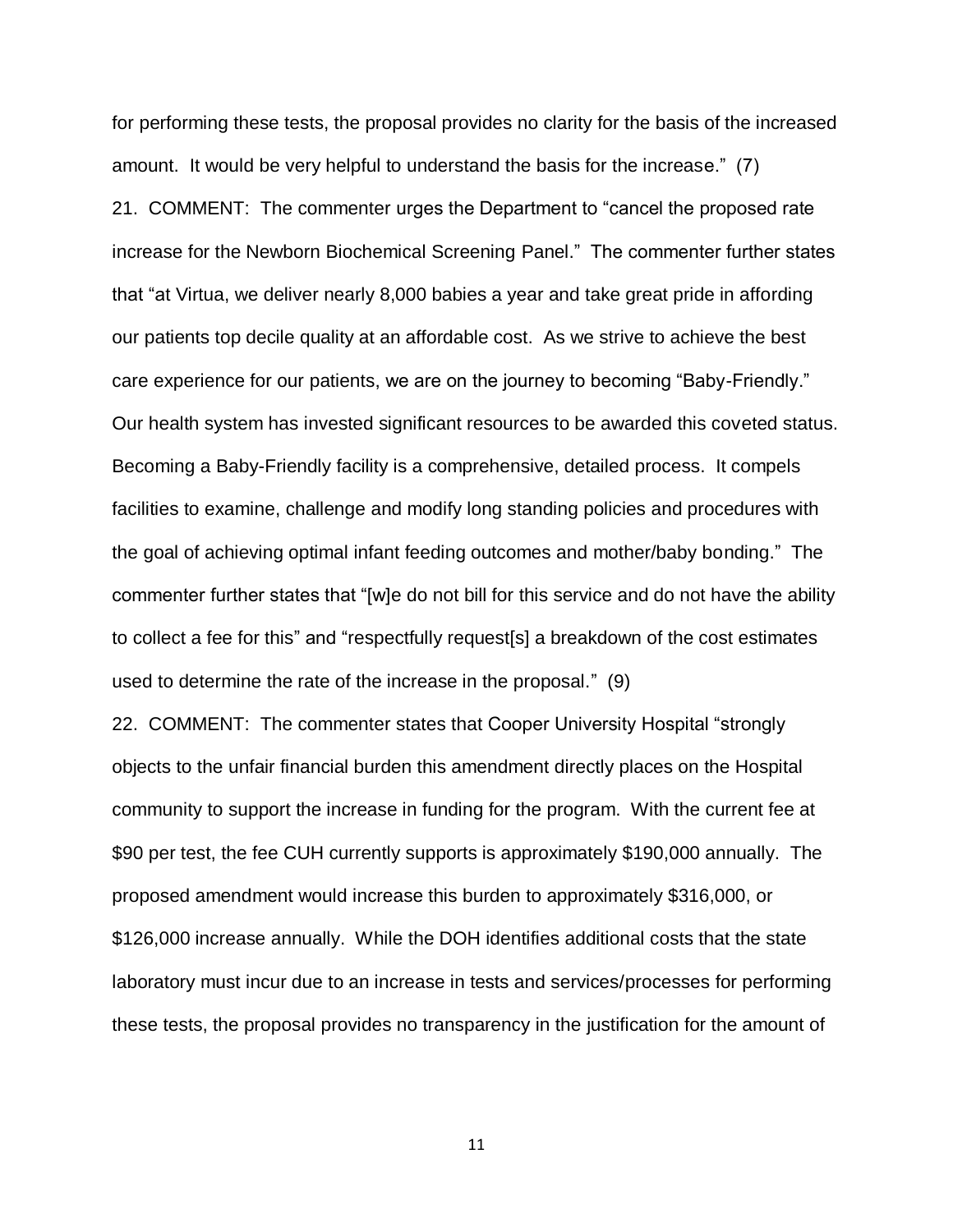the increase. We respectfully request a breakdown of the cost estimates used to determine the rate of the increase in the proposal." (Emphasis removed) (12) 23. COMMENT: The commenter "finds the increase in fee objectionable. Prior to 1999, the DOH accessed a fee on hospitals for \$27 for every newborn delivered in a facility to cover the costs of tests administered by the state laboratory. Since 1999, the assessment on hospitals for these tests has increased incrementally throughout the years to \$71 in 2004 and recently to \$90 in 2008. NJHA estimates that the current proposal to raise the fee to \$150 (more than a 50 percent increase) would increase the cost by an estimated \$6.5 million annually, bringing the total cost for the services to over \$16 million statewide. While the DOH identifies additional costs that the state laboratory must incur due to an increase in tests and services/processes for performing these tests, the proposal provides no clarity or justification for the amount of the increase. In order to understand the basis of the proposed fees, we respectfully request a breakdown of the cost estimates used to determine the rate of the increase in the proposal." (13).

24. COMMENT: The commenter states "the proposed fee increase appears arbitrary and is costly to hospitals at a time when healthcare systems are seeking ways to decrease expense to maintain services and stability. Therefore, instituting a more than 50 percent fee increase for this important screening is not good for hospitals in New Jersey." (14)

RESPONSE TO COMMENTS 18 THROUGH 24: The Newborn Screening Program (Program) fee was increased to \$90.00 per newborn in 2008, to cover expansion and operating costs for both the laboratory (\$61.00) and follow-up program (\$29.00). The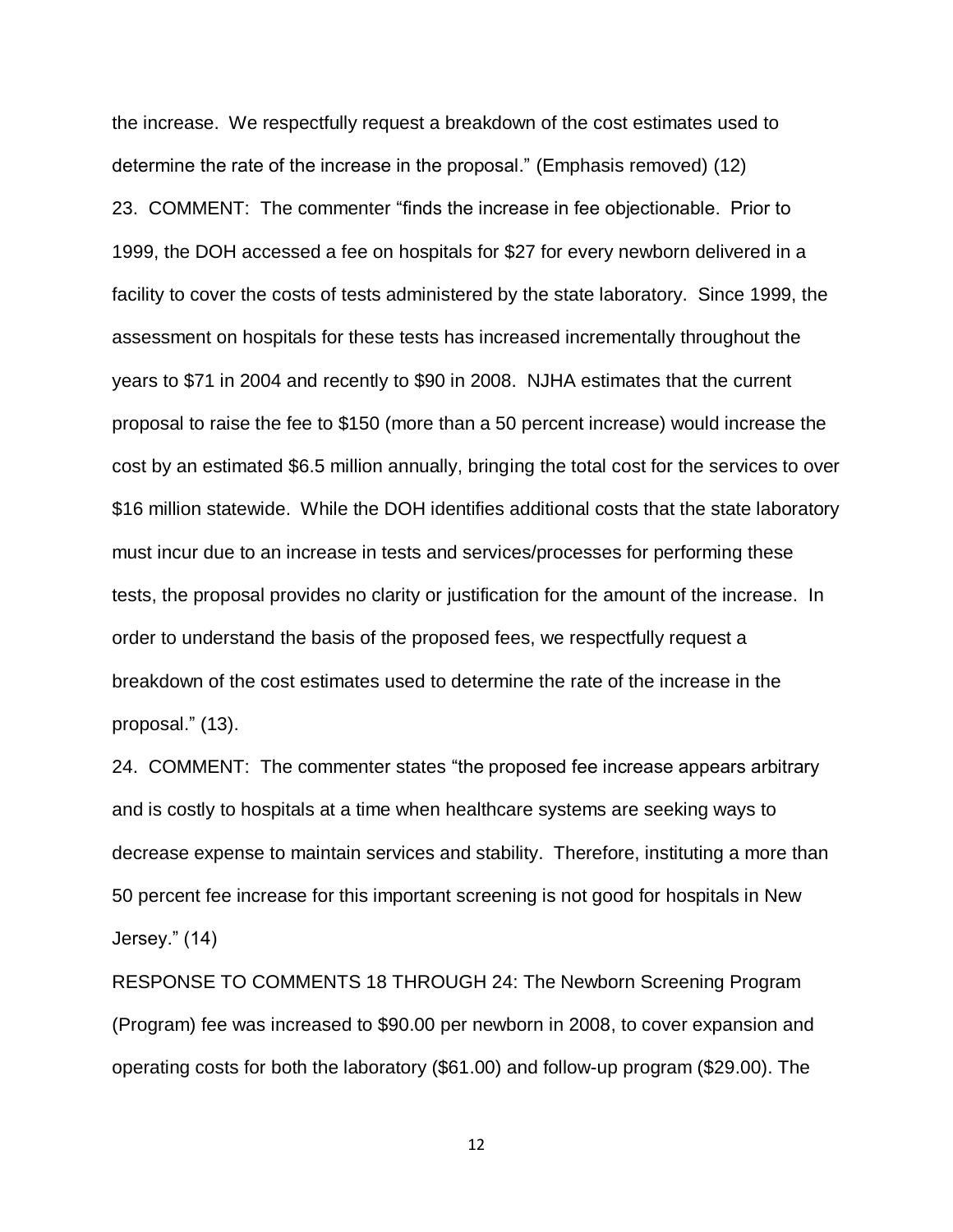current proposed fee increase was calculated to fund the Program for the next five fiscal years and includes increased operating, as well as new disorder expansion costs. At the conclusion of the current expansion, which will add screening for eight additional disorders, New Jersey will have one of the most comprehensive Newborn Screening Programs in the country. The newborn screening laboratory's portion of the fee will increase to \$93.00. This \$32.00 increase for the Laboratory includes \$15.00 for inflationary costs since the last increase; the addition of screening for severe combined immunodeficiency (SCID) in 2014, which was performed without increasing the fee; and ongoing quality improvement initiatives for the existing newborn screening processes, including replacement of obsolete instrumentation. The remaining \$17.00 of the laboratory portion of the increase will be dedicated to the disorder panel expansion efforts, including new equipment, additional reagents and supplies, an upgrade to the Newborn Screening Program's computer system, and additional staff. However, newborn screening is much more than laboratory testing. It is a coordinated and comprehensive system consisting of education, screening, follow-up, diagnosis, treatment and management, and program evaluation. The New Jersey Newborn Screening Program is part of a coordinated and comprehensive system that includes all of these activities. As a result, approximately 40 percent of the newborn screening fee, \$57.00, will be allocated to the Department's Follow-up Program. This part of the Newborn Screening Program makes every reasonable attempt to connect each newborn with an out-of-range screen to an appropriate medical specialist who will perform the required diagnostic tests and initiate treatment, if necessary. The Department's Follow-up Program also provides education to parents and providers and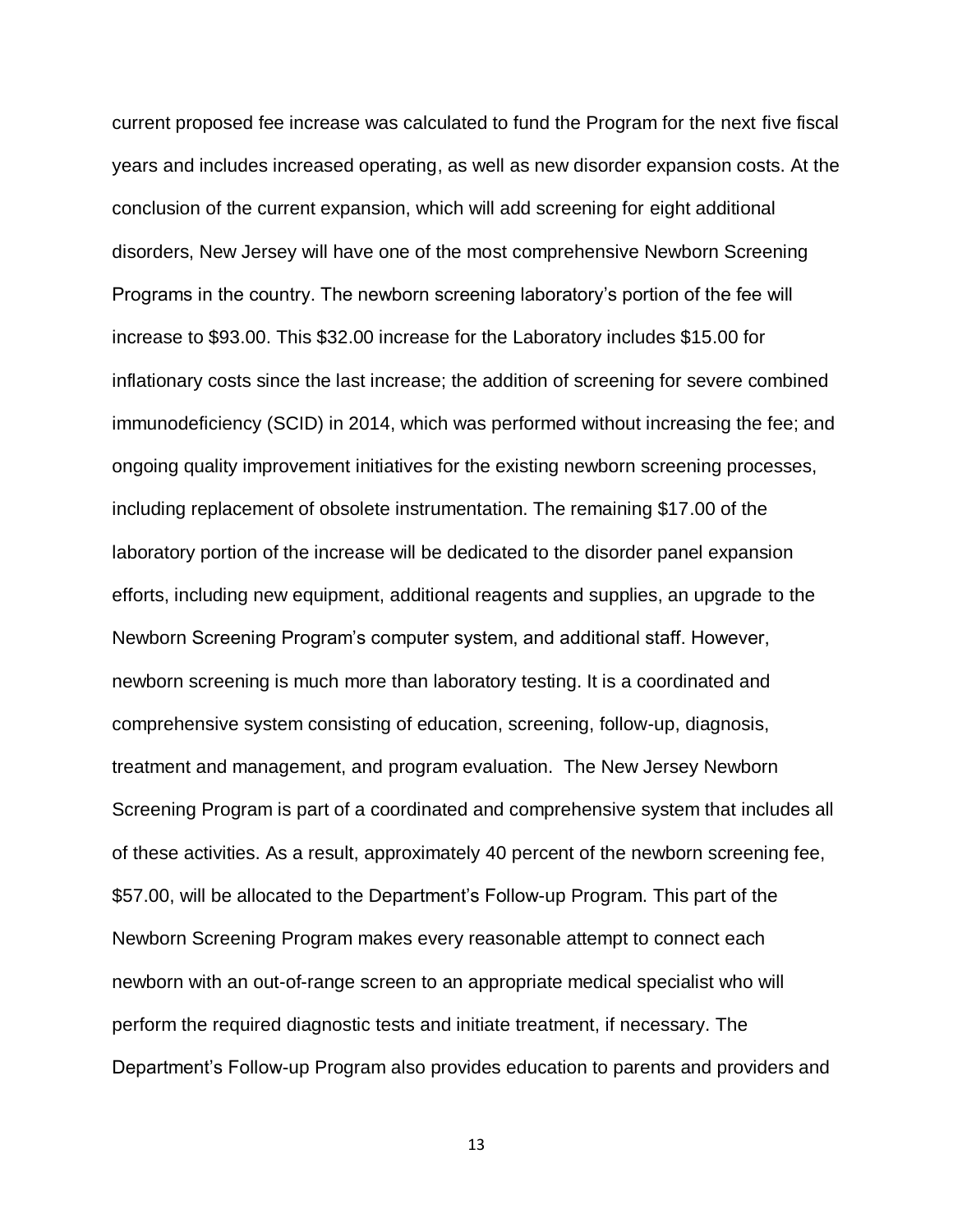health service grants to fund a safety net of subspecialists who provide the necessary follow-up on infants with out-of-range screens. All of these services play an important role in avoiding delays in making critical diagnoses that save the lives of newborns. Because it is necessary to increase the fee to \$150.00 to ensure that these essential services are available to all newborns, the Department will make no change to the fee upon adoption in response to these comments.

### **Private Laboratory Testing**

25. COMMENT: The commenter states that "hospitals are required by the state to take part in this program and they are not permitted to substitute the state laboratory with the services of private laboratories to perform these tests. Therefore, hospitals are not able to search for and provide the testing services at a more reasonable fee. As the healthcare industry looks for ways to reduce costs, this is a great opportunity to provide a quality service at a lesser cost. We respectfully request that DOH allow hospitals to utilize private laboratories for the purpose of testing and require the labs to submit the results to the state laboratory for recordkeeping and follow-up." (3)

26. COMMENT: The commenter states that "the absence of outside competition does not allow for consideration of other potential cost effective alternatives for the same service." (5)

27. COMMENT: The commenter states that "hospitals are required by the state to take part in this program and they are not permitted to substitute the state laboratory with the services of private laboratories to perform these tests. Therefore, hospitals are not able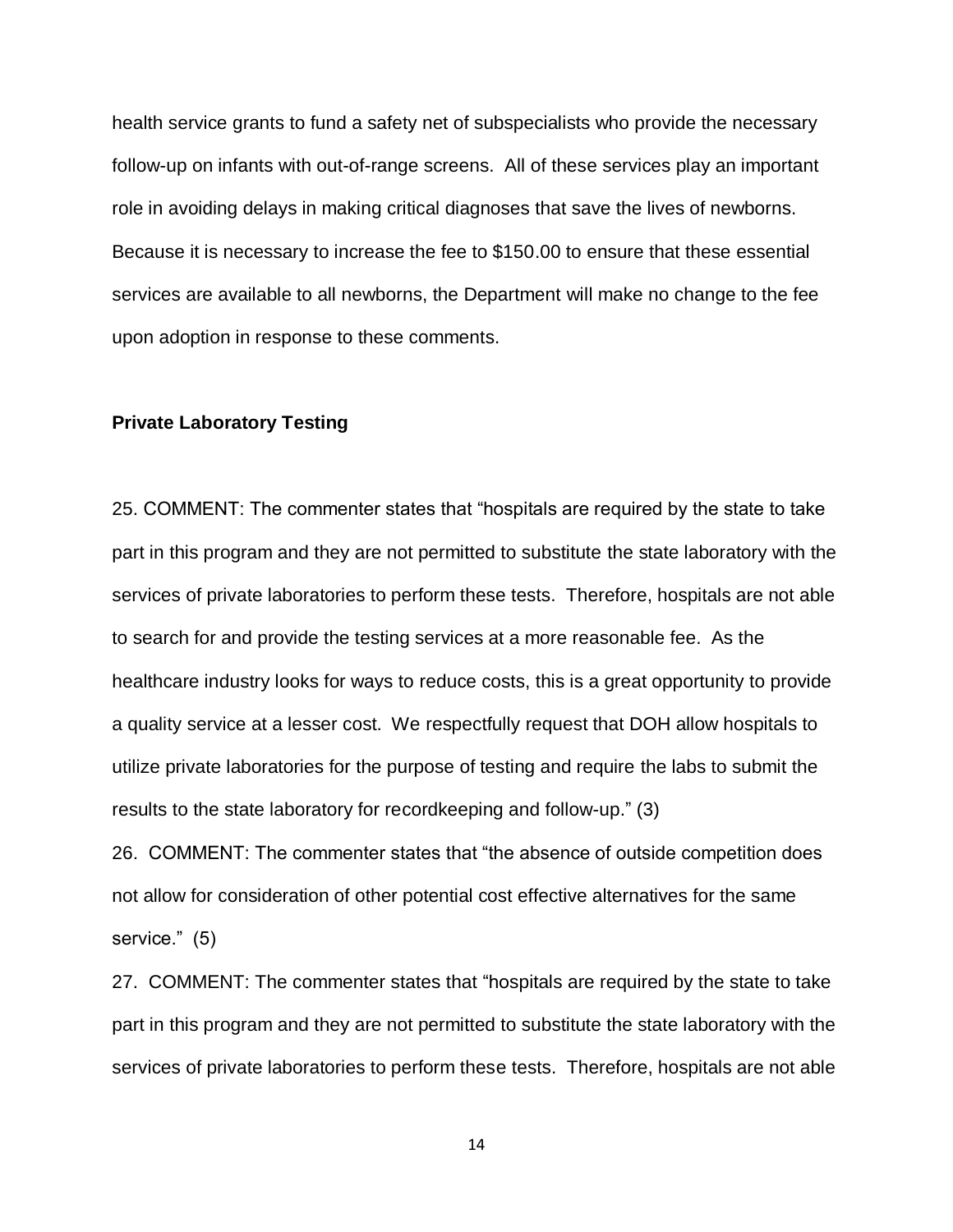to search for and provide the testing services at a more reasonable fee. As the healthcare industry looks for ways to reduce costs, this is would present a great opportunity to provide a quality service at a lesser cost. To this end, we respectfully ask that the Department allow hospitals to utilize private laboratories for the purpose of testing and require the labs to submit the results to the state laboratory for record keeping and follow-up." (7)

28. COMMENT: The commenter "respectfully requests the DOH to permit hospitals to use private laboratories for the purpose of testing, inclusive of requirements for the labs to submit the results to the state laboratory for record keeping and follow-up." (9) 29. COMMENT: The commenter states that "hospitals are required by the state to take part in this program and they are not permitted to substitute the state laboratory with the services of private laboratories to perform these tests. Therefore, hospitals are not able to search for and provide the testing services at a more reasonable fee. As the healthcare industry looks for ways to reduce costs, this is a great opportunity to provide a quality service at a lesser cost. We respectfully request that DOH allow hospitals to utilize private laboratories for the purpose of testing and require the labs to submit the results to the state laboratory for record keeping and follow-up." (Emphasis removed) (12)

30. COMMENT: The commenter states that "the State has maintained a monopoly on this mandatory testing service. Hospitals are not permitted to contract with private laboratories to perform these tests, thereby prohibiting hospitals from seeking a more cost efficient way to provide this service. As the healthcare industry looks for ways to reduce costs, this is a great opportunity to provide a quality service at a lesser cost. We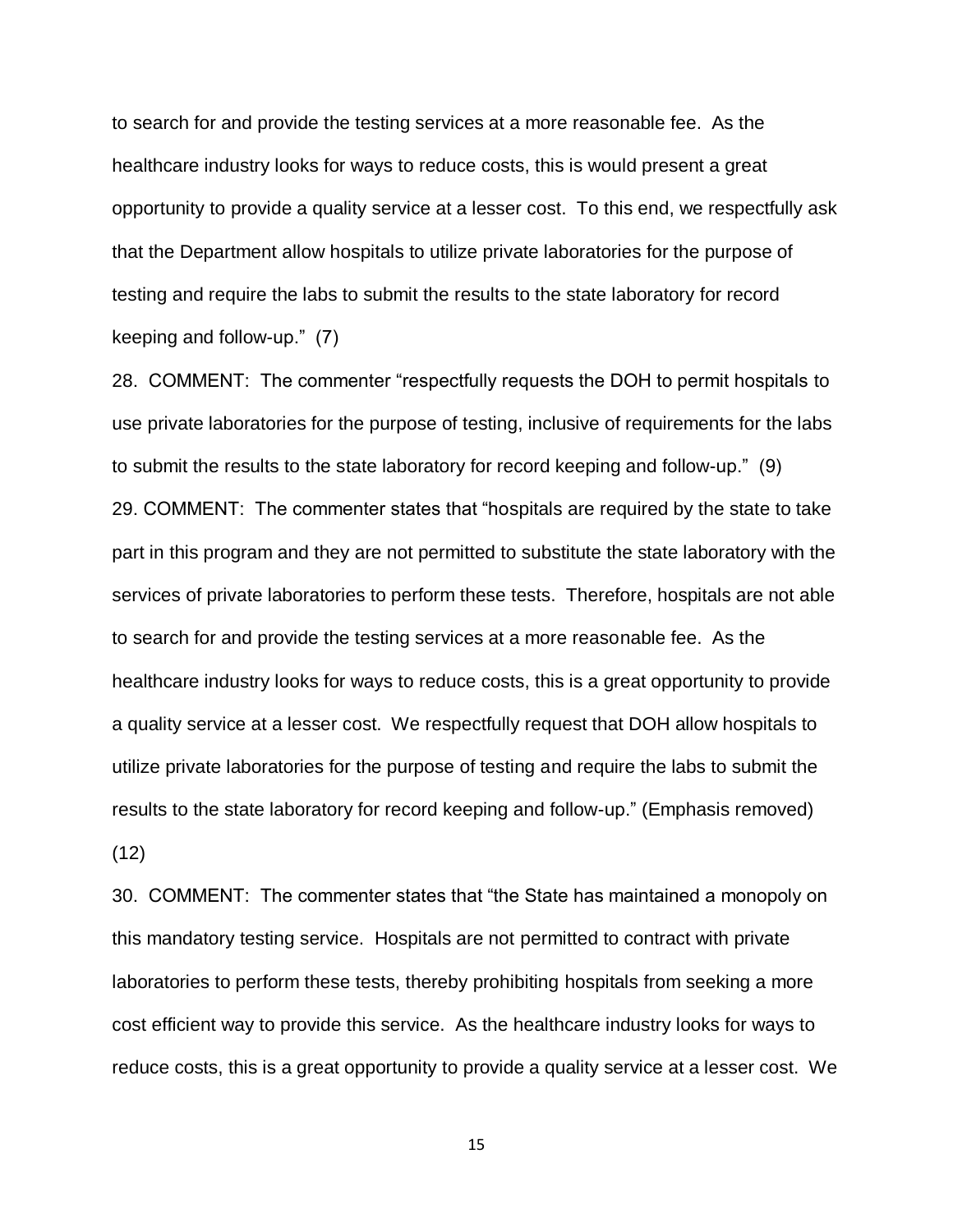respectfully request that DOH allow hospitals to follow a competitive process to utilize private laboratories for the purpose of testing and require the labs to submit the results to the state laboratory for recordkeeping and follow-up." (13)

31. COMMENT: The commenter states that hospitals are "mandated to utilize the state laboratory to perform the tests, removing the option for service expense savings by contracting with private laboratories." (14)

RESPONSE TO COMMENTS 25 THROUGH 31: First and foremost, the use of private laboratories to screen newborns for the disorders required by the Department is not contemplated by the Newborn Screening Act (Act), N.J.S.A. 26:2-110 et seq. Specifically, N.J.S.A. 26:2-111 provides that "the State Department of Health may charge a reasonable fee for the tests performed pursuant to this act. The amount of the fee and the procedures for collecting the fee shall be determined by the commissioner. The commissioner shall apply all revenues collected from the fees to the testing and treatment procedures performed pursuant to this act." Further, N.J.S.A. 26:2-111.5, 111.6, and 111.7 all provide that testing for the disorders named therein is to begin after the Department of Health acquires "the equipment necessary to implement the expanded screening tests." Moreover, the Act only references the use of private laboratories for testing when the parents of a newborn decide to have their child tested for a disorder that is not required by the Department. See N.J.S.A. 26:2-111.1. When all these statutory provisions are read as a whole, which is necessary when interpreting legislation, so that the Legislature's intent can be effectuated, it becomes evident that the Department of Health, and not private laboratories, is required to perform the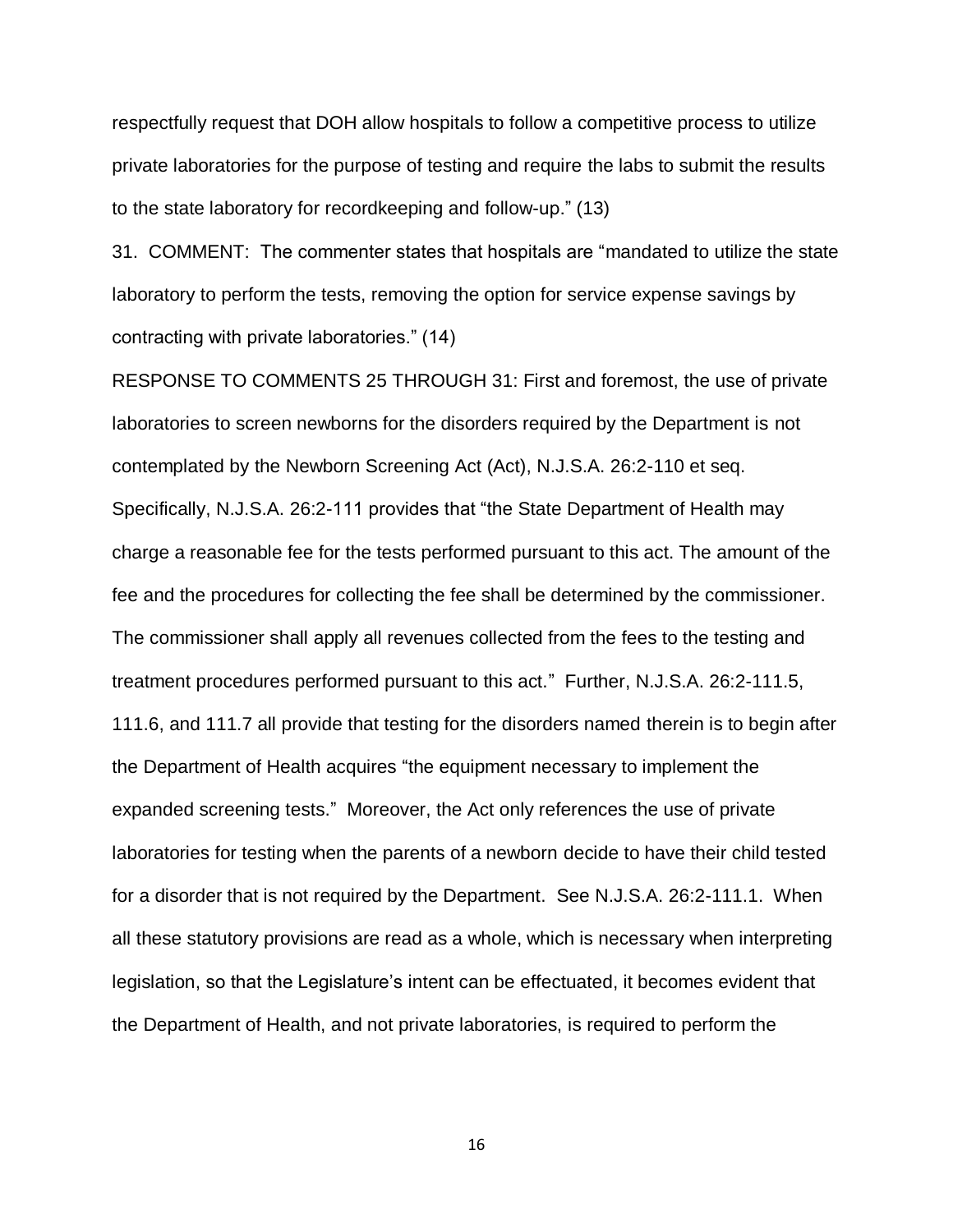newborn screening tests required under the Act. To hold otherwise would render the above mentioned statutory provisions meaningless.

Even more, the legislative history for the Act supports the conclusion that the Department, and not a private laboratory, is required to conduct the mandated newborn screen testing. As stated above, when a statute is analyzed, effect must be given to the Legislature's intent, which is evidenced by the language of the statute, the policy behind the statute, concepts of reasonableness, and legislative history. The history for this legislation provides that the Act "**requires** the Department of Health to test newborns" for the disorders mandated thereunder. Senate Institutions, Health and Welfare Committee, No. 78 of 1980 (Emphasis added). Thus, the plain language of the Act coupled with its legislative history demonstrate that the Department is required to conduct the newborn testing, not private laboratories.

Even if private testing was contemplated by the Act, the use of private laboratories for all newborn screenings would not be possible or appropriate. At the conclusion of the current expansion, which will add screening for eight additional disorders, New Jersey will have one of the most comprehensive newborn screening programs in the country. Not all private laboratories offer the same all-inclusive panel as the State Laboratory. In addition, most of the disorders for which the Department screens are life-threatening and necessitate timely identification, diagnosis, and intervention to prevent life-long morbidity and/or premature death. As a result, unlike many private laboratories, the Department's Newborn Screening Program provides overnight courier service to transport these critical specimens and operates six days per week and holidays. That said, newborn screening is much more than laboratory testing.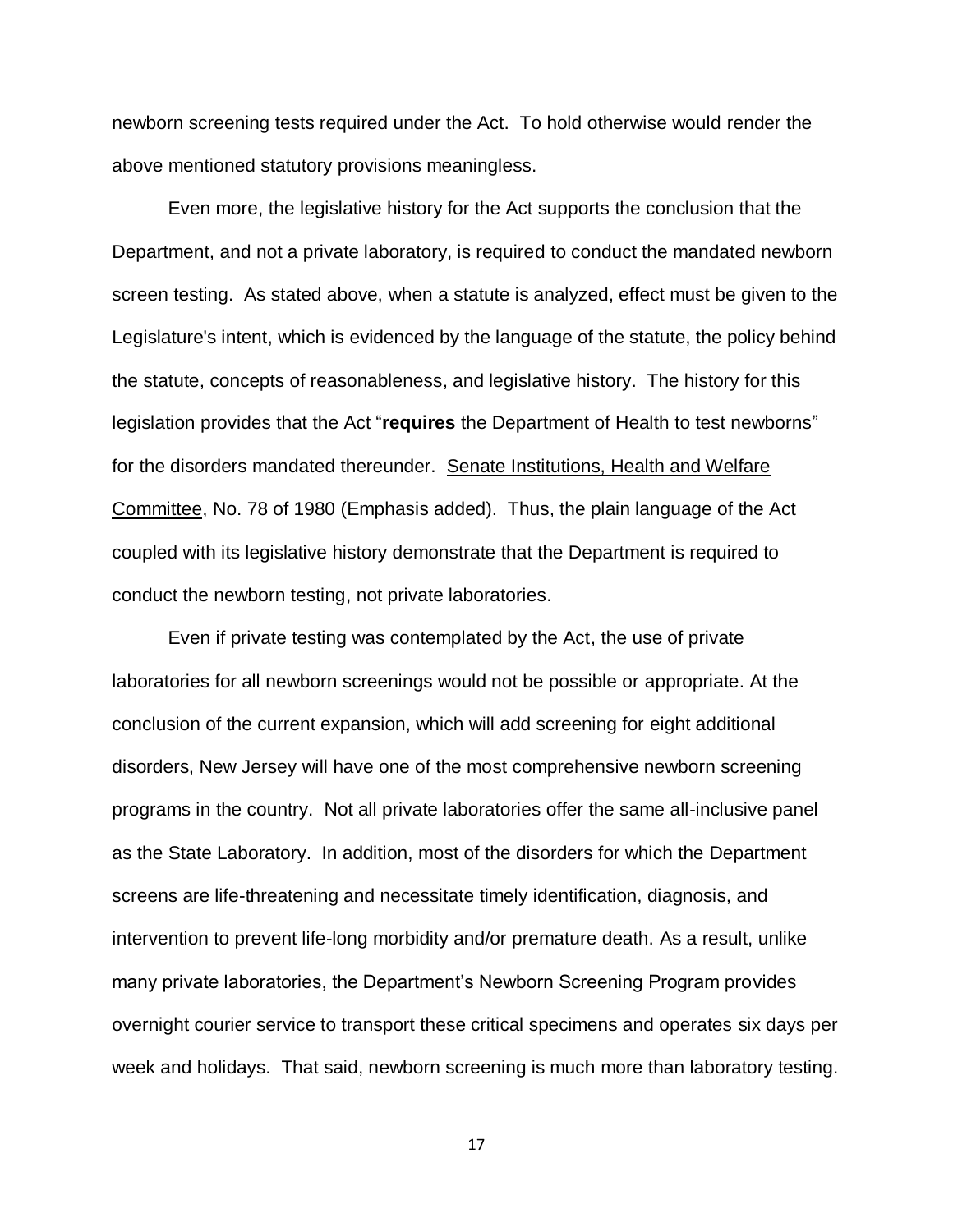It is a coordinated and comprehensive system consisting of education, screening, follow-up, diagnosis, treatment and management, and program evaluation, which are required by the Act. See N.J.S.A. 26:2-111(stating that "[t]he commissioner shall provide a program of reviewing and following up on positive cases in order that measures may be taken to prevent mental retardation or other permanent disabilities" and that "[t]he department shall conduct an intensive educational and training program among physicians, hospitals, public health nurses and the public concerning those biochemical disorders. This program shall include information concerning the nature of the disorders, testing for the detection of these disorders and treatment modalities for these disorders)." Due to these statutory mandates, the New Jersey Newborn Screening Program is part of a coordinated and comprehensive system that includes all of the above-listed activities. Private laboratories provide only testing services and do not cover follow-up, diagnostic testing, or ensure access to treatment services. While a portion of the fee is utilized by the laboratory to acquire new equipment, purchase additional reagents and supplies, upgrade the Newborn Screening Program's computer system, and hire additional staff; 40 percent of the newborn screening fee is allocated to the Department's Follow-up Program to provide extensive follow-up services. This part of the Newborn Screening Program makes every reasonable attempt to connect each newborn with an out-of-range screen to an appropriate medical specialist who will perform the required diagnostic tests and initiate treatment, if necessary. The Department's Follow-up Program also provides education to parents and providers and health service grants to fund a safety net of appropriate subspecialists who provide the necessary follow up on infants with out-of-range screens. All of these services play an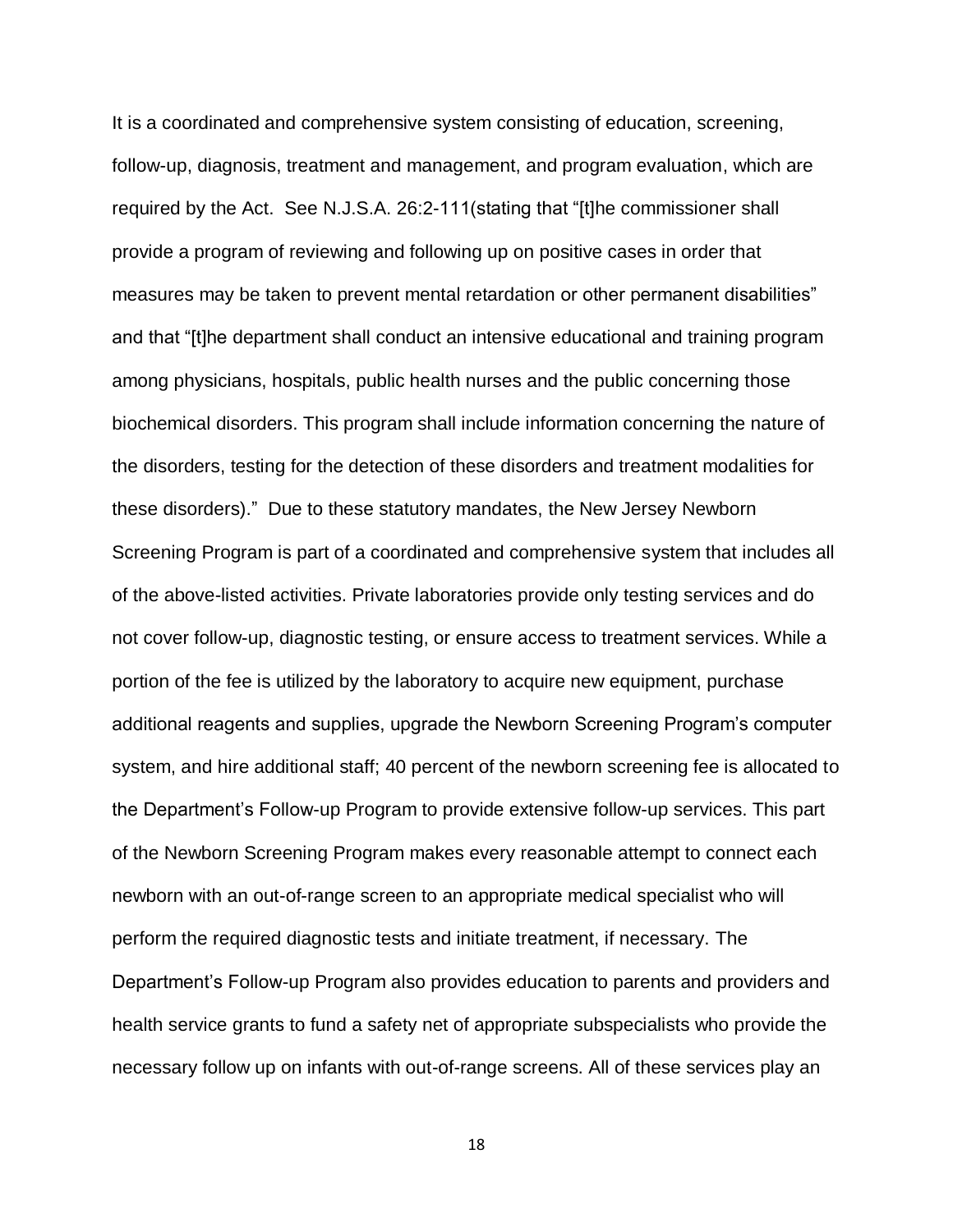important role in avoiding delays in making critical diagnoses that save the lives of newborns. Thus, the requested fee increase will support this entire comprehensive program, and utilization of a private laboratory will not alter the need for a fee increase to cover the increased costs of expanded follow-up, diagnostic testing, and treatment services.

Based upon the foregoing, the Department cannot permit healthcare providers to utilize private laboratories for the testing mandated by the Act. Accordingly, the Department will make no change upon adoption in response to these comments.

### **Support for Follow-Up**

32. COMMENT: A commenter applauded the Department's "efforts to ensure that affected populations receive follow up testing and treatment," however, they did "not believe that the appropriate mechanism to pursue those goals is through a unilateral fee increase on hospitals." Moreover, the commenter questioned the Department's authority to include additional follow-up costs in any fee increase. Specifically, the commenter wrote "instead of seeking a fee increase to cover the costs associated with the additional nine new disorders added to the panel, the Department will be utilizing funding from the hospitals through the birth screening fees to support additional programming. The Department indicated in its proposal that it will expand a follow-up program to 'administer funding to support regional specialized treatment centers to ensure access to specialized medical care for these eight additional disorders.'" The commenter further stated that "the clear language of the enabling statutes indicates that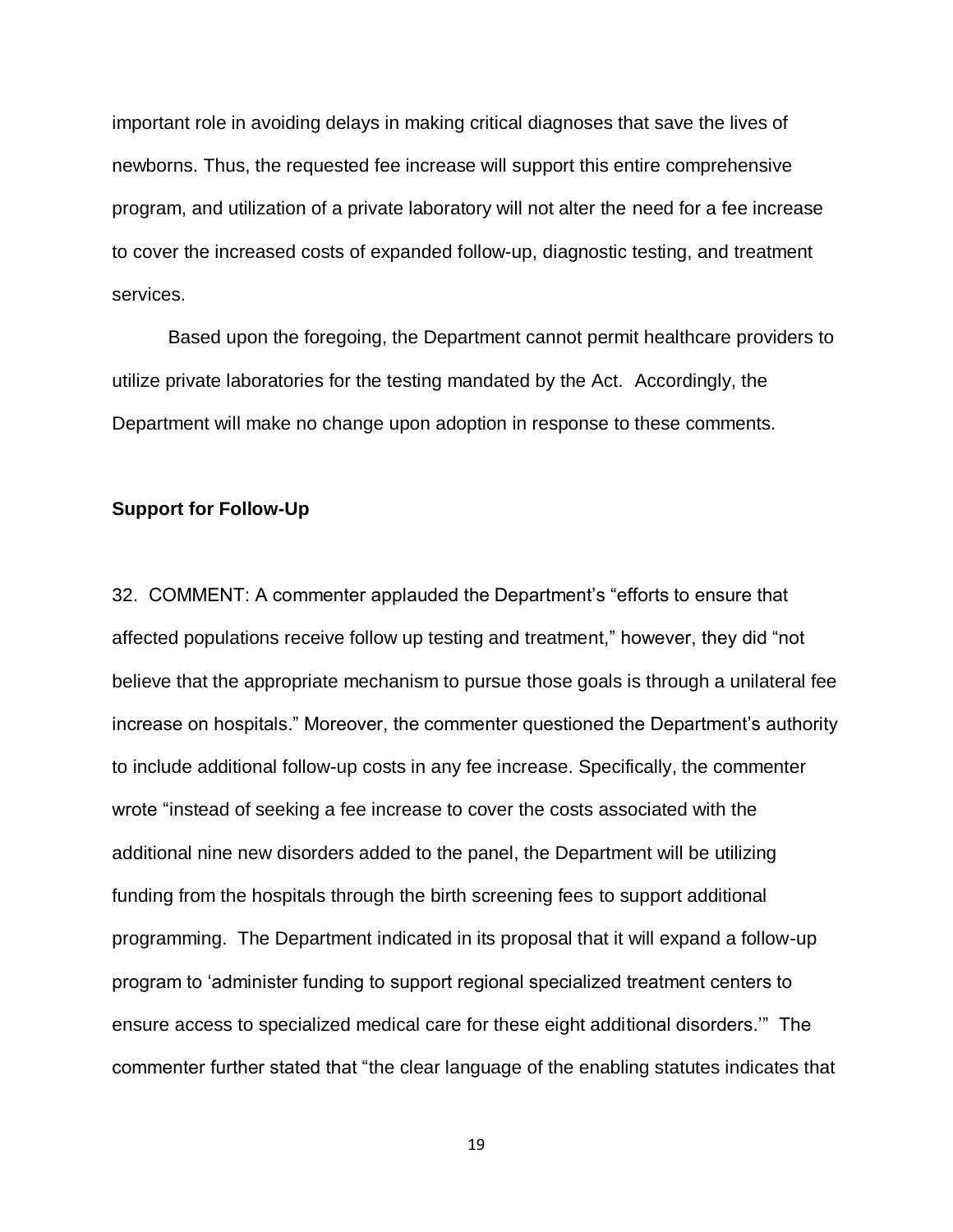the Department has the authority to increase fees strictly for testing. See N.J.S.A. 26:2- 11.5 (enabling the Department to charge a 'reasonable fee for the tests performed pursuant to this section); N.J.S.A. 26:2-111.6 (allowing the Department to charge 'a reasonable fee and any reasonable increase ... for the test performed pursuant to this section'); and N.J.S.A. 26:2-111.7 (authorizing the Department to charge 'a reasonable fee and any reasonable increase ... for the tests performed pursuant to this section') (emphasis added). This specific language is contrary to that found in other statutes requiring certain birth screens, which expressly indicate that the fees collected can be used for 'testing and treatment procedures.' See N.J.S.A. 26:2-111. Thus, the Legislature clearly expressed its intent that the Department expand the birth screening panels; however, limited its authority in increasing fees to cover only the actual cost incurred as a result of such expansion. In sum, RWJ Barnabas Health respectfully requests that the Department limit the increase sought strictly to the additional amounts required to add nine (9) disorders to the birth screening panel." (6)

RESPONSE: The Department disagrees with the commenter's reading of the Newborn Screening Act, N.J.S.A. 26:2-110 et seq. When interpreting a statute, the statutory words must be given their ordinary meaning and significance, and they must be read in context with related provisions in order to give sense to the legislation as a whole. When the Act is read as a whole, it becomes clear that the Department is permitted to charge a reasonable fee for newborn screening and apply that fee to both the testing and follow-up programs. Specifically, N.J.S.A. 26:2-111 provides that "[t]he commissioner shall ensure that treatment services are available to all identified individuals. **The State Department of Health may charge a reasonable fee for the**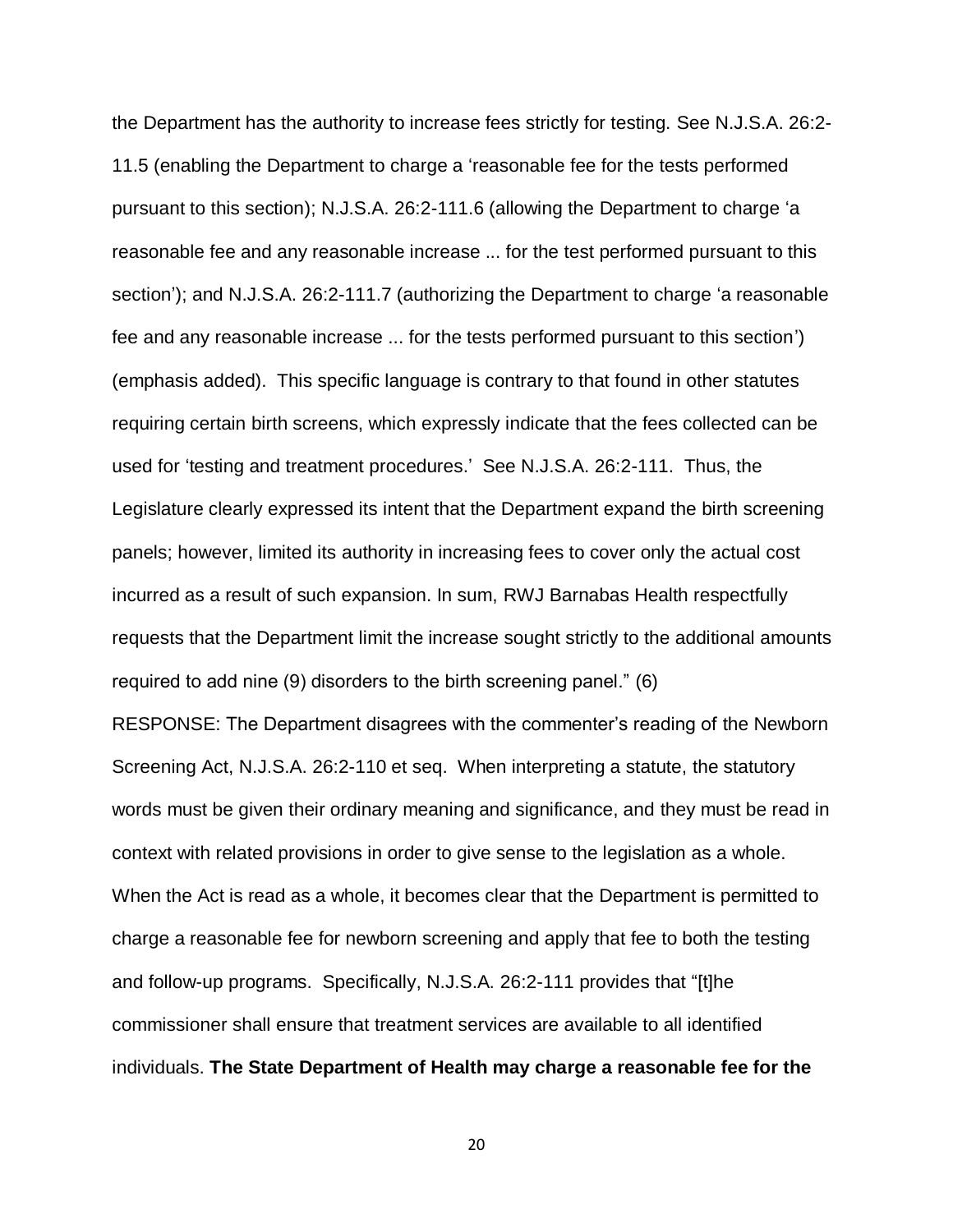**tests performed pursuant to this act**. The amount of the fee and the procedures for collecting the fee shall be determined by the commissioner. **The commissioner shall apply all revenues collected from the fees to the testing and treatment procedures performed pursuant to this act."** (Emphasis added). This statutory provision establishes that when the Commissioner collects a fee for any of the tests outlined under the Act, the fee is to be applied to both the testing and treatment procedures. Sections 111.5, 111.6, and 111.7 of the Act all mandate newborns to be tested for certain disorders. Because these tests are required to be performed under the Act, the fees collected for them must be applied to not only the testing procedures but also the follow-up program, pursuant to N.J.S.A. 26:2-111. Thus, the Department's application of the newborn screening fee to both testing and follow-up services is authorized by the Act.

In addition to the plain language of the Act, it is also proper for the Department to apply the testing fee to both testing procedures and follow-up services because the Act recognizes that newborn screening is much more than laboratory testing. Pursuant to N.J.S.A. 26:2-111, "[t]he commissioner shall provide a program of reviewing and following up on positive cases in order that measures may be taken to prevent mental retardation or other permanent disabilities" and "[t]he department shall conduct an intensive educational and training program among physicians, hospitals, public health nurses and the public concerning those biochemical disorders. This program shall include information concerning the nature of the disorders, testing for the detection of these disorders and treatment modalities for these disorders." Due to these statutory mandates, the New Jersey Newborn Screening Program is part of a coordinated and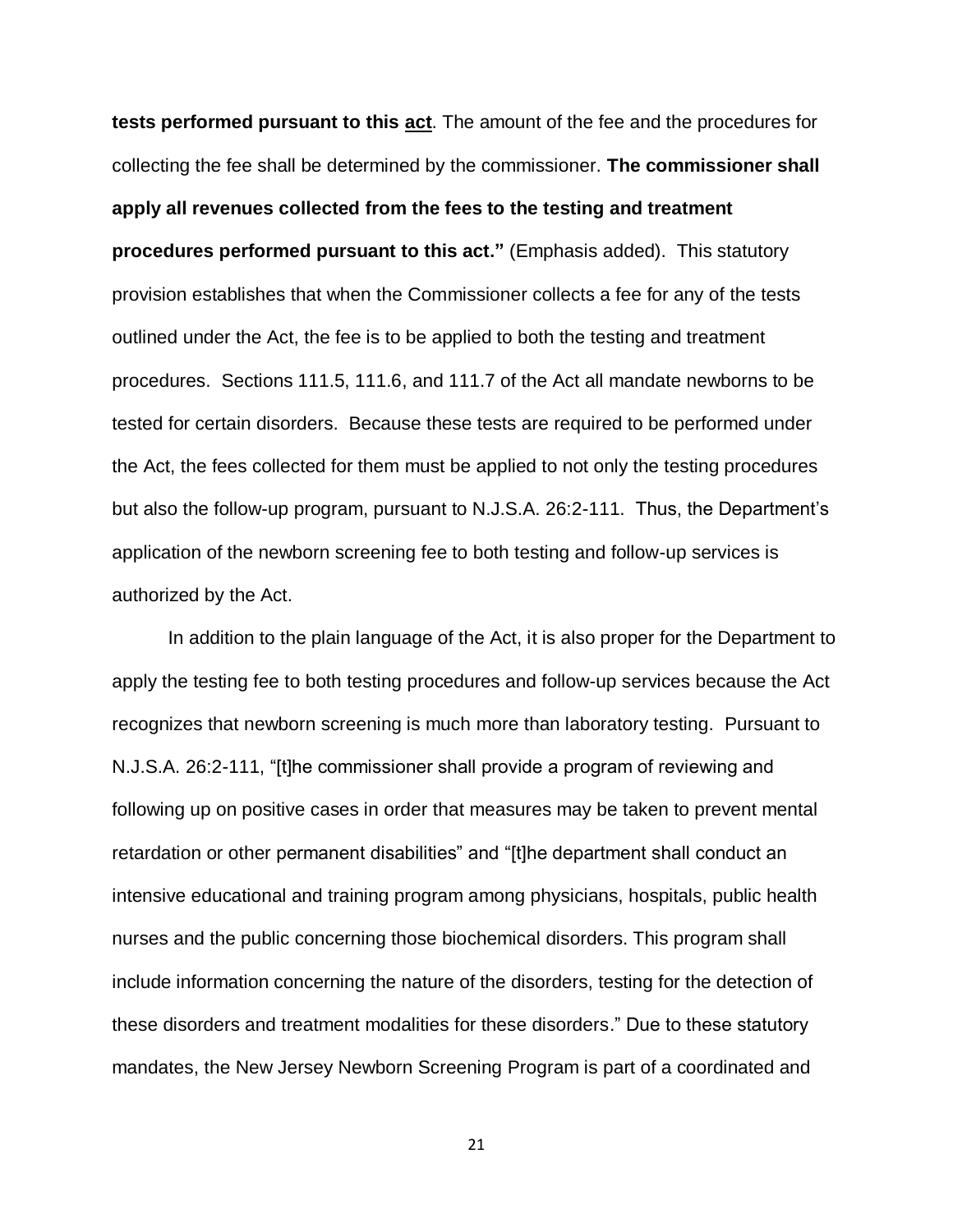comprehensive system consisting of education, screening, follow-up, diagnosis, treatment and management, and program evaluation. This part of the Newborn Screening Program makes every reasonable attempt to connect each newborn with an out-of-range screen to an appropriate medical specialist who will perform the required diagnostic tests and initiate treatment, if necessary. This part of the Program also provides education to parents and providers and health service grants to fund a safety net of subspecialists who provide the necessary follow up on infants with out-of-range screens. All of these services play an important role in avoiding delays in making critical diagnoses that save the lives of newborns. Thus, in addition to the plain language set forth in N.J.S.A. 26:2-111, it is also reasonable and logical to interpret the Act to require all of the testing fee to be applied to both testing procedures and follow-up services. Indeed, to charge a fee that only applies to the testing for some disorders, while then charging a fee for both testing and follow-up services for other disorders would run counter to the very purpose and intent of the Act, which, as stated in N.J.S.A. 26:2-110, is to not only detect biochemical and genetic disorders in newborn infants but to also treat those affected individuals.

Based upon the above, the Department has the statutory authority to collect a reasonable fee for the testing of newborns for biochemical and genetic disorders required under the Act and to apply that fee to both testing and follow-up services. Thus, the Department will not make any change upon adoption in response to this comment.

#### **Stakeholder Involvement**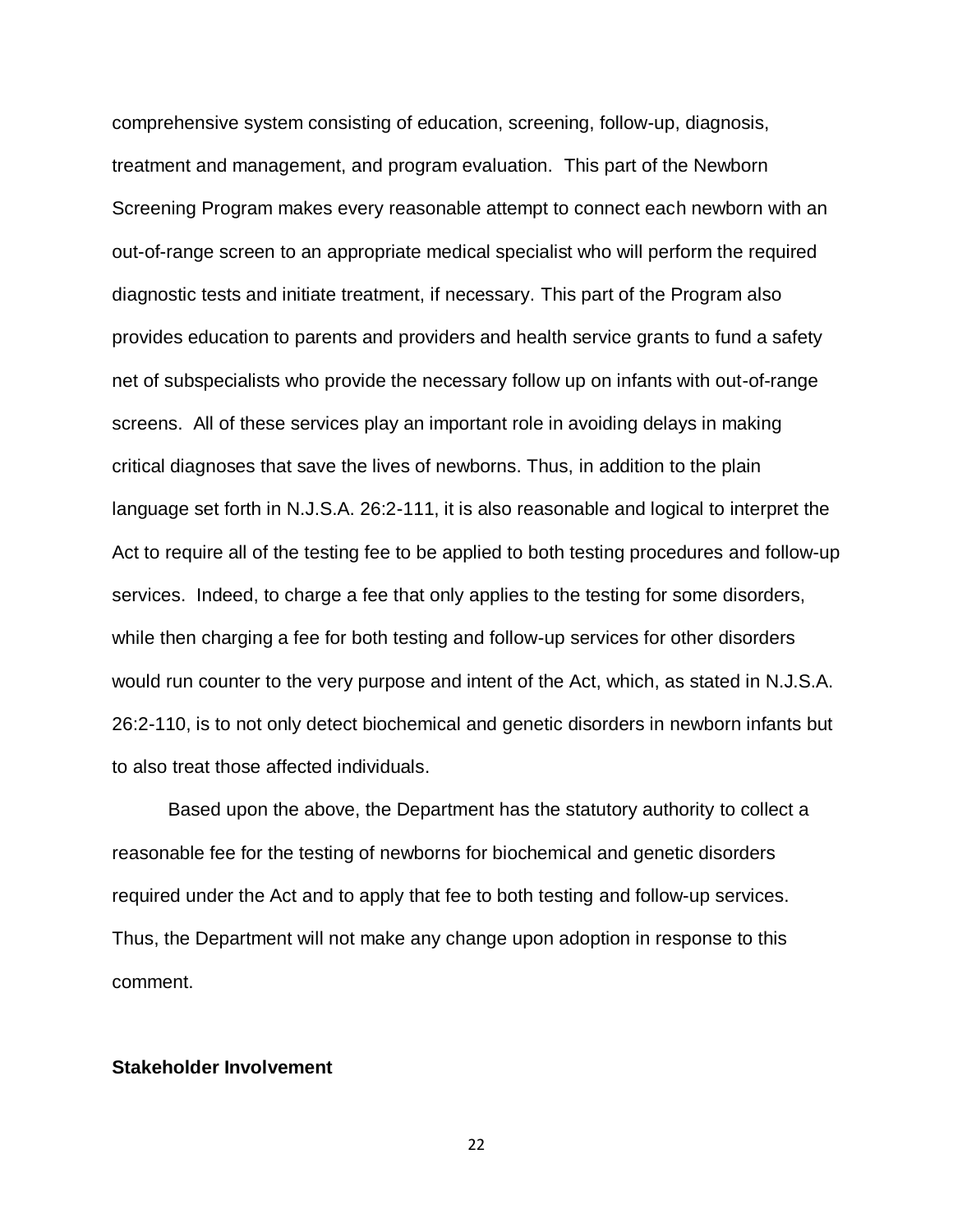33. COMMENT: The commenter states that "[o]ur system is committed to improving the overall health of our populations, regardless of the care setting. Those efforts require a greater understanding of our populations and the health needs of our demographics and often requires a collaborative effort between health systems, providers and insurers. We believe that the expansion of follow up services sought by the Department is one such example of the need for a collaborative process, to ensure all healthcare stakeholders are fully engaged and working in concert to improve the health and wellbeing of these individuals and their families. This process should include a review and understanding of current treatment services and the identification of gaps. We do believe that the Department is committed to driving all healthcare stakeholders toward improving population health and that it plays an important role in this discussion. Therefore, our system urges the Department to convene such a stakeholder group to pursue cost-effective and research based mechanisms to expand these services. We believe that this is not only the more appropriate approach, but one that is consistent with the statutory mandates of the recent birth screening panel expansions." With this, the commenter requests that the Department "engage in a multi-stakeholder collaborative process in order to determine current resources and gaps in treatment services available to affected newborns and their families." (6)

RESPONSE: New Jersey is fortunate to have the Newborn Screening Advisory Review Committee (NSARC). NSARC is a multi-stakeholder collaborative advisory committee of devoted health professionals, parents, and representatives from health insurance plans and the New Jersey Hospital Association that advise the Commissioner of Health on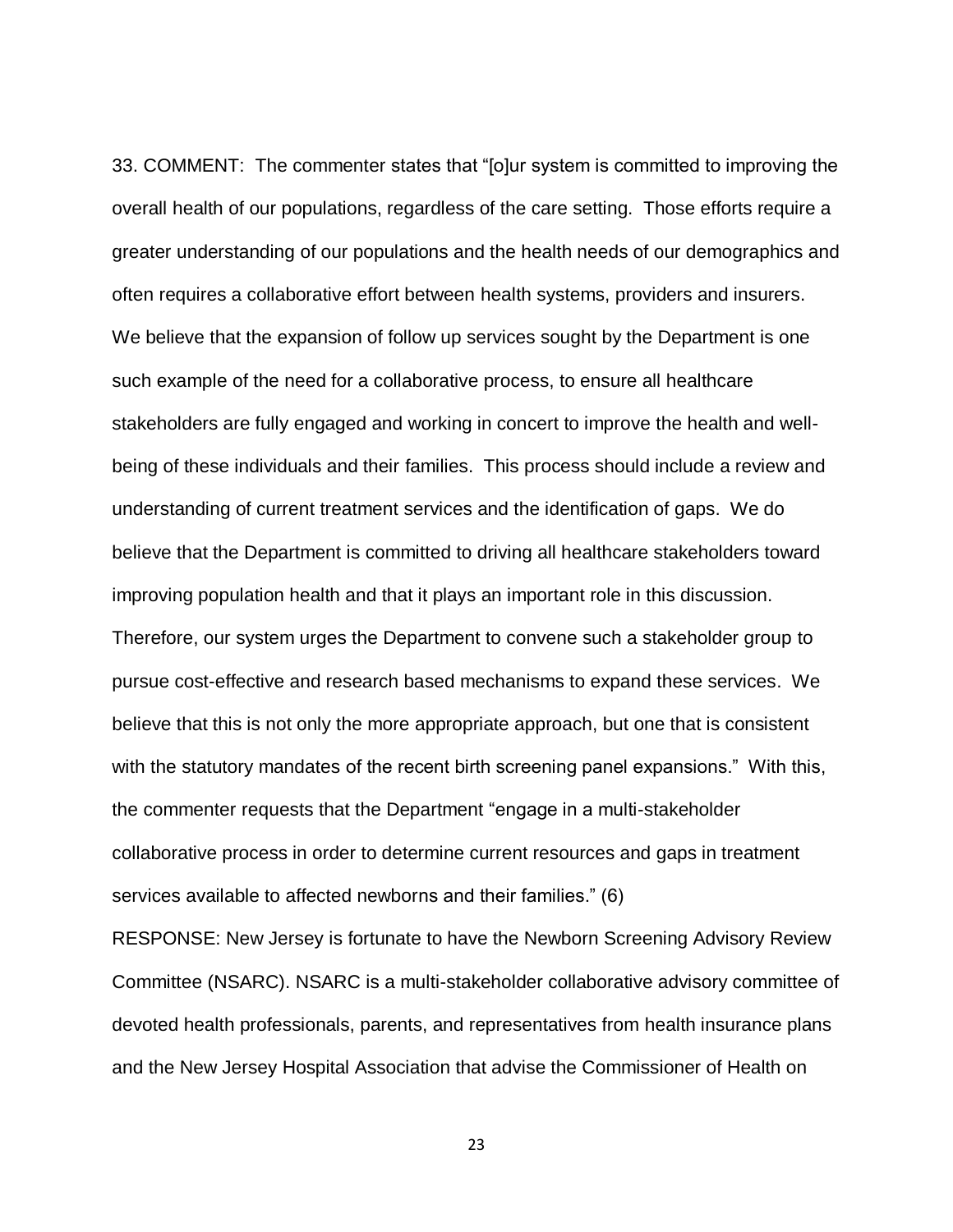matters related to Newborn Screening in New Jersey, including the determination of current resources and gaps in treatment services available to affected newborns and their families. Thus, the Department is already engaged in the multi-stakeholder collaborative process suggested by the commenter. As such, the Department will not make any changes upon adoption in response to this comment.

### **Insurance Reimbursement**

34. COMMENT: The commenter states that the fee increase "will be a financial hardship on my business to pay out over \$600.00/month for these tests with no reimbursement coming from my client's insurance companies." (2)

35. COMMENT: The commenter states that "the proposal is silent on the hospital's ability to negotiate higher rates with insurance companies to cover the increase in cost. Early detection nationwide vary greatly state by state, with some states charging hospitals \$0 for each test. We respectfully request a directive to require insurance companies to increase reimbursement to facilities for newborn screening tests, even if the contract between the hospital and insurer is not up for immediate renewal." (3) 36. COMMENT: The commenter states that "the current healthcare landscape is dramatically evolving as healthcare providers face challenges around reimbursement, technological advancements, and increasing regulatory and governmental regulations. The proposed increase of \$60 per test (from \$90 to \$150) will have to be completely absorbed by the hospital placing a significant burden on an already complex system. Particularly for those who have a high volume of births and those with a high number of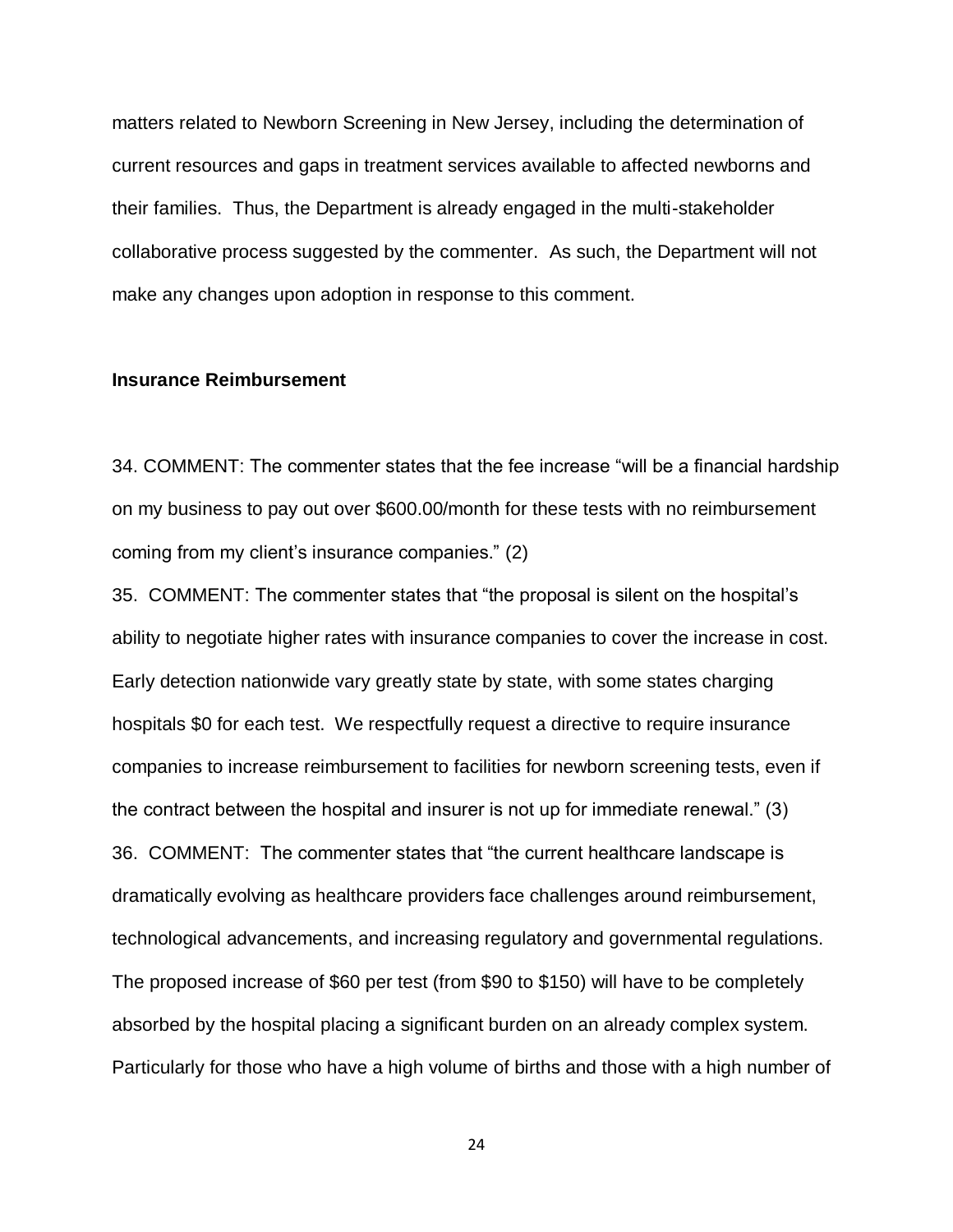charity care and Medicaid patients where the cost of delivering their infant already exceeds the funds available to reimburse the institution. In addition to our patients whose insurance coverage is contracted or have fixed rates would not include or cover the increase." (4)

37. COMMENT: The commenter states that they oppose the "proposed amendment to N.J.A.C. 8:45-2.1 whereby the Newborn Screening Program fee will increase from \$90 to \$150. The magnitude of this increase (at 67%) far exceeds any reasonable inflationary increase and places additional financial pressure on healthcare facilities that are already faced with challenges related to continued reduction in charity care funding during the current state fiscal year, federal government mandated rate adjustments as a result of the Patient Affordable Care Act and the changing insurance landscape within New Jersey." (5)

38. COMMENT: The commenter states that "the proposal does not address our ability to negotiate higher rates with insurance companies to cover the increase in cost. Early detection of these disorders is vital, yet we bear the primary financial burden to cover the proposed cost increase." The commenter then requests "a directive to require insurance companies to increase reimbursement to facilities for newborn screening tests, even if the contract between the hospital and insurer is not up for immediate renewal." (7)

39. COMMENT: The commenter states that "[w]e realize that with the increased number of screenings that are performed there is a commensurate increase in cost for the NJ Department of Health. The cost of personnel to run the tests, the cost of equipment and other related infrastructure needs, as well as staff to perform follow-up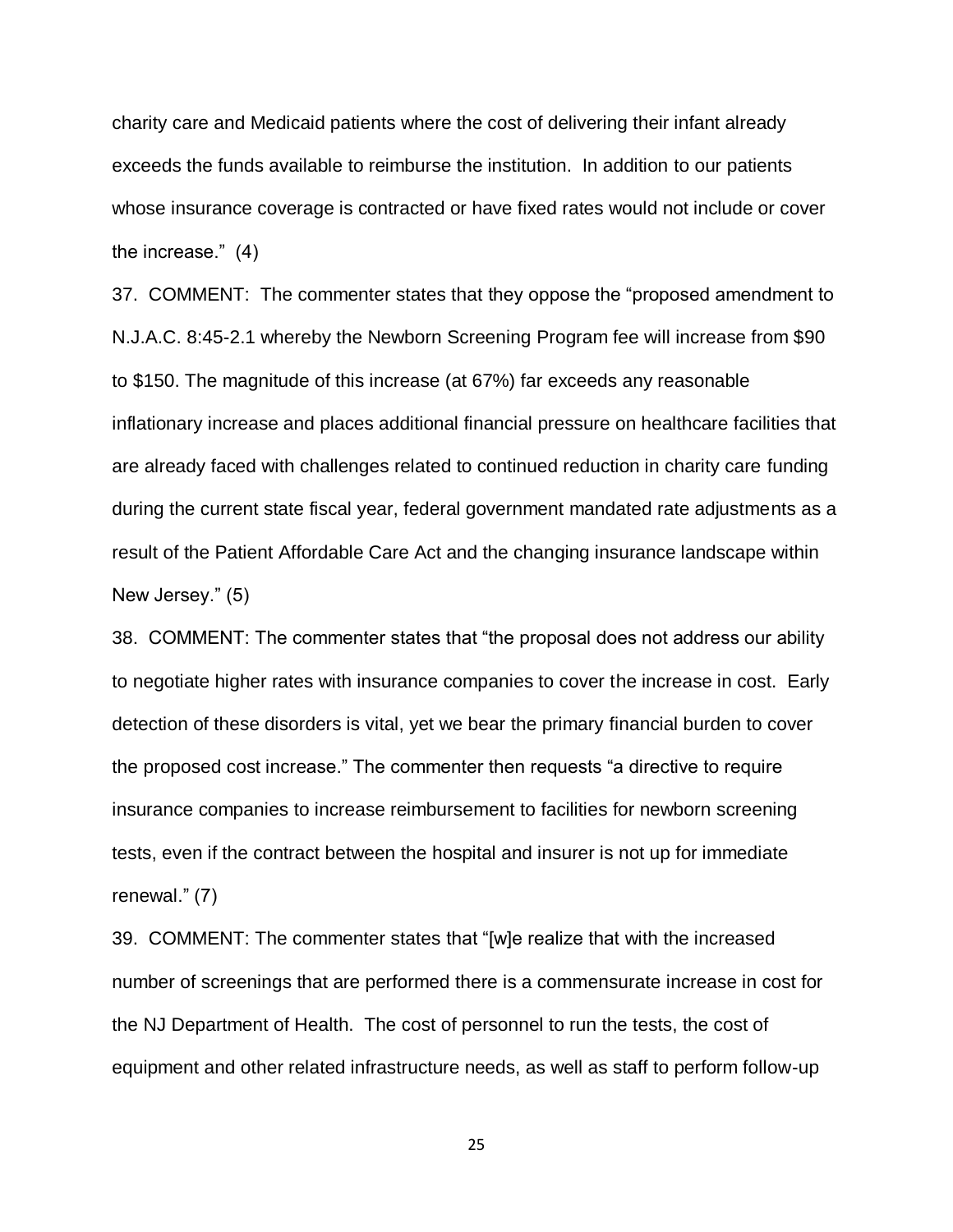has significantly raised the price of running a comprehensive screening program. However, the concern the consortium and many of our hospitals have is the increased cost that will be passed onto the individual hospitals. The proposed increase of \$60 per test (from \$90 to \$150) will be cost prohibitive to many of our hospitals, particularly those who have a high volume of births and those with a high number of charity care and Medicaid patients where the cost of providing maternity care already exceeds the funds available to reimburse the institution. The burden this will impose among our hospitals will be significant, particularly to those mentioned above, as well as for other hospitals with health insurance contracts with fixed rates that would not include or cover the increase." (8)

40. COMMENT: The commenter states that "the proposal is silent on the hospital's ability to negotiate higher rates with insurance companies to cover the increase in cost. Early detection of these disorders is a societal mission, yet hospitals unfairly bear the primary financial burden to cover the costs. The amount of fees nationwide vary greatly state by state, with some states charging hospital's \$0 for each test. We respectfully request a directive to require insurance companies to increase reimbursement to facilities for newborn screening tests, even if the contract between the hospital and the insurer is not up for immediate renewal." (Emphasis removed) (12)

41. COMMENT: The commenter states that "the proposal is silent on the hospital's ability to negotiate higher rates with insurance companies to cover the increase in cost. Early detection of these disorders is a societal mission, yet we alone must bear the primary financial burden to cover the costs. These fees are charged in every state but the fees vary greatly state by state, with some states not charging hospitals at all for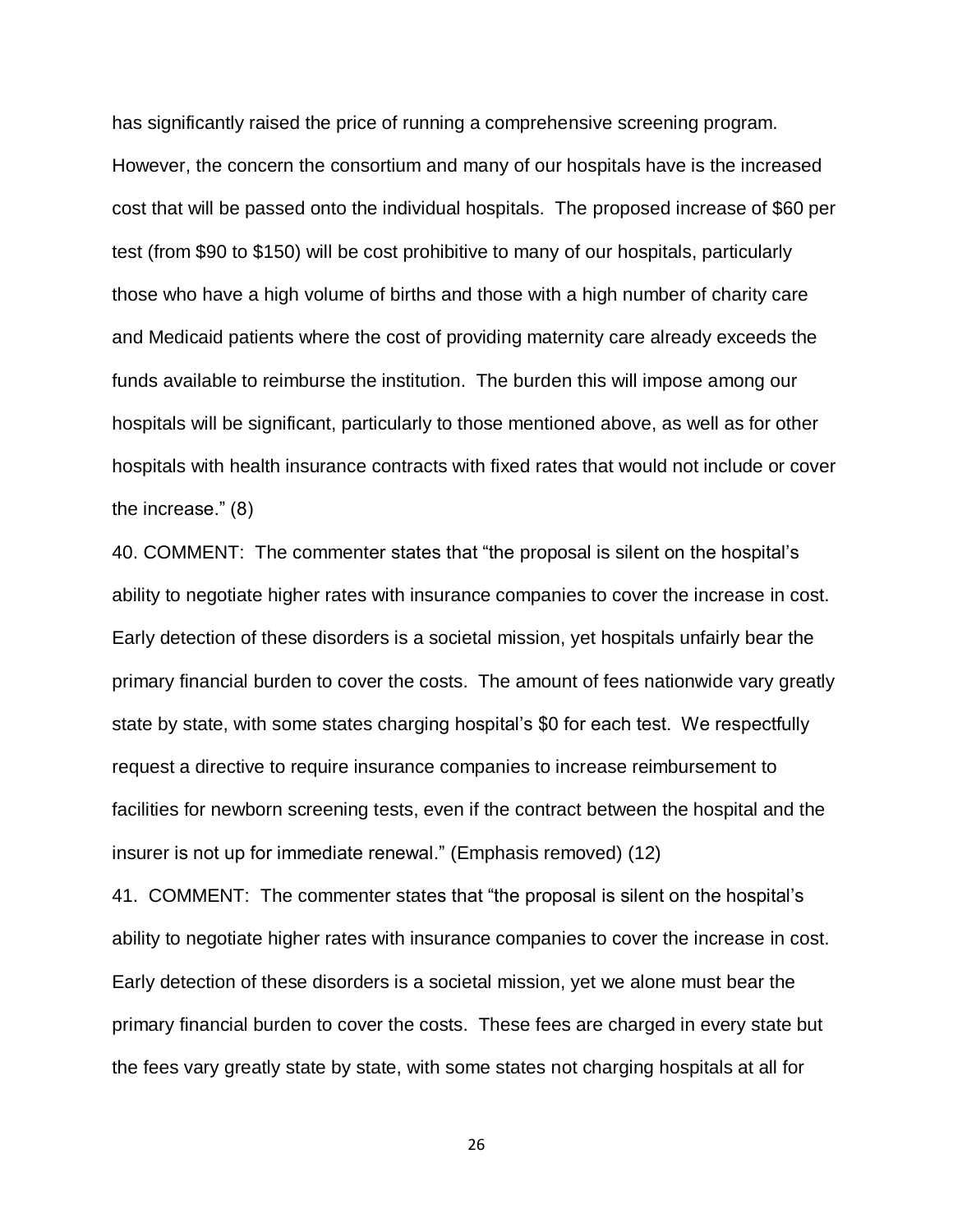these tests. We respectfully request a directive to require insurance companies to increase reimbursement to facilities for newborn screening tests, even if the contract between the hospital and the insurer is not up for immediate renewal." (13) 42. COMMENT: The commenter states that "the proposed fee increases financial burden on hospitals during a time of reduced insurance reimbursements and Medicaid payments. As area community hospitals close their maternity programs, Hunterdon Medical Center will be impacted by higher operation costs due to regional care requirements." (14)

RESPONSE TO COMMENTS 34 THROUGH 42: The Department does not have control or authority over health insurance matters. As such, it is unable to provide a directive to health insurance carriers to increase reimbursement to facilities for newborn screening tests. While the Department is without authority over insurance matters, it can assist any individual or institution that submits newborn specimens with selecting the appropriate Current Procedural Terminology (CPT) codes to ensure that the individual or facility receives proper reimbursement as there are specific CPT codes for the tests included in New Jersey's Newborn Screening Program. Realizing that CPT codes do not dictate reimbursement rates, the Department recommends that the commenters work with the Department of Banking and Insurance, which is the State agency with regulatory oversight over insurance matters, on any issues they may have with receiving proper reimbursement from insurance companies for newborn screening. Accordingly, the Department will make no change upon adoption in response to these comments.